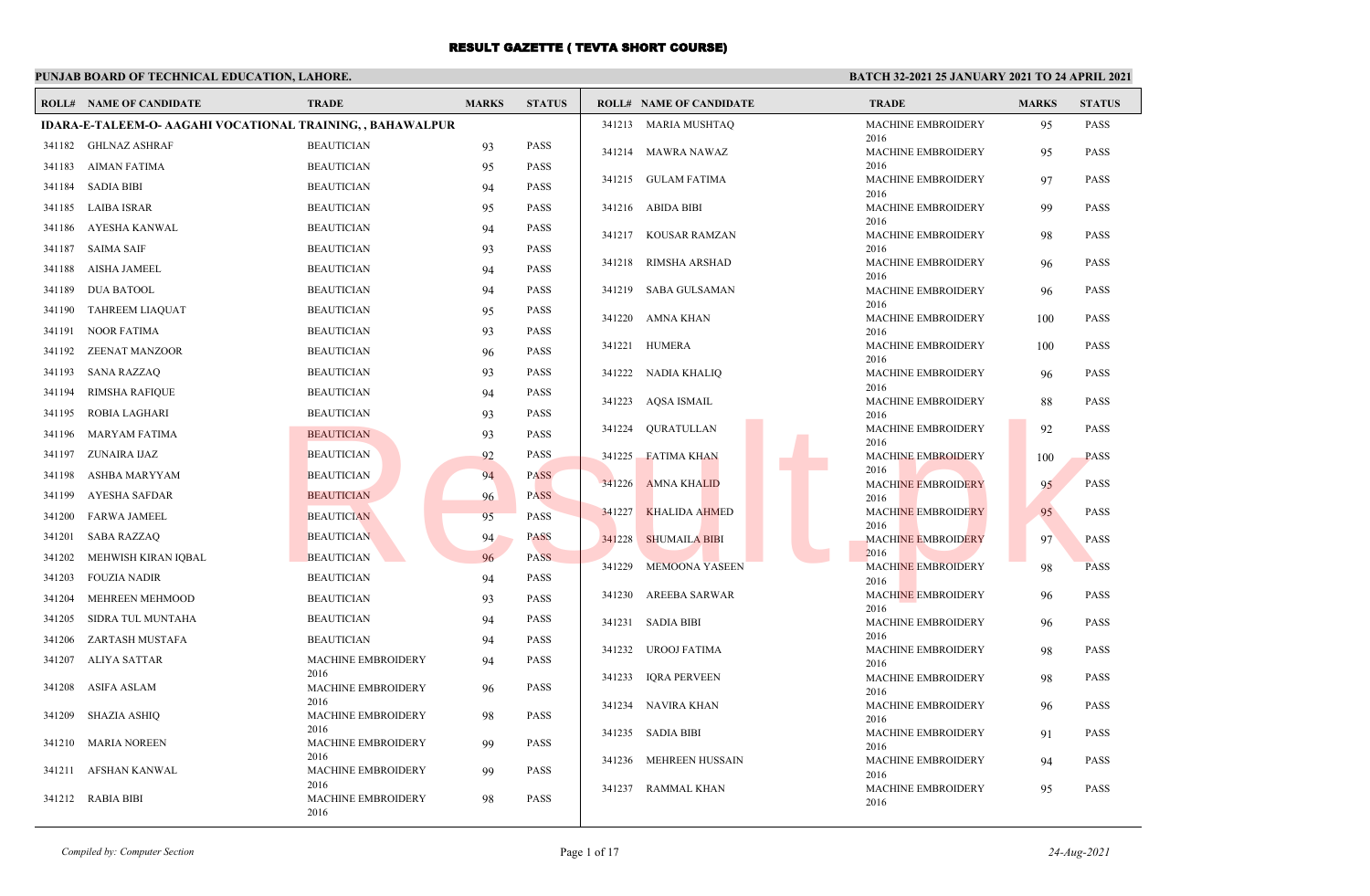### **PUNJAB BOARD OF TECHNICAL EDUCATION, LAHORE.**

|        | <b>ROLL# NAME OF CANDIDATE</b> | <b>TRADE</b>                      | <b>MARKS</b> | <b>STATUS</b> | <b>ROLL# NAME OF CANDIDATE</b>             | <b>TRADE</b>                                                      | <b>MARKS</b> | <b>STATUS</b> |
|--------|--------------------------------|-----------------------------------|--------------|---------------|--------------------------------------------|-------------------------------------------------------------------|--------------|---------------|
| 341238 | AYMAN JAVED                    | MACHINE EMBROIDERY                | 95           | <b>PASS</b>   | 341268 AYESHA AMIN                         | <b>DOMESTIC TAILORING 2016</b>                                    | 94           | <b>PASS</b>   |
| 341239 | TEENA RAMZAN                   | 2016<br>MACHINE EMBROIDERY        | 96           | <b>PASS</b>   | <b>AYMAN JAMEEL</b><br>341269              | DOMESTIC TAILORING 2016                                           | 93           | <b>PASS</b>   |
|        |                                | 2016                              |              |               | 341270<br>AYESHA KOUSAR                    | DOMESTIC TAILORING 2016                                           | 92           | <b>PASS</b>   |
| 341240 | MONINA AKRAM                   | <b>MACHINE EMBROIDERY</b><br>2016 | 95           | <b>PASS</b>   | <b>NOREEN AZIZ</b><br>341271               | DOMESTIC TAILORING 2016                                           | 91           | <b>PASS</b>   |
| 341241 | ASIA JAMAL                     | <b>MACHINE EMBROIDERY</b>         | 94           | <b>PASS</b>   | 341272 AIMAN CHOLUDARY                     | DOMESTIC TAILORING 2016                                           | 95           | <b>PASS</b>   |
|        |                                | 2016                              |              |               | 341273 NIMRA AFZAL                         | DOMESTIC TAILORING 2016                                           | 92           | <b>PASS</b>   |
| 341242 | <b>KALSOOM BIBI</b>            | MACHINE EMBROIDERY<br>2016        | 94           | <b>PASS</b>   | 341274 TAHMINA SHABIR                      | DOMESTIC TAILORING 2016                                           | 91           | <b>PASS</b>   |
| 341243 | SHAZIA RABNAWAZ                | MACHINE EMBROIDERY                | 97           | <b>PASS</b>   | 341275 KHANSA NOREEN                       | <b>DOMESTIC TAILORING 2016</b>                                    | 94           | <b>PASS</b>   |
| 341244 | UZMA AKRAM                     | 2016<br>MACHINE EMBROIDERY        | 92           | <b>PASS</b>   |                                            | DISTRICT INDUSTRIAL HOME (SANATZAR), DARYA KHAN ROAD, NEAR DC     |              |               |
|        |                                | 2016                              |              |               | <b>HOUSE, BHAKKAR</b>                      |                                                                   |              |               |
| 341245 | MEHWISH LIAQAT                 | MACHINE EMBROIDERY<br>2016        | 96           | <b>PASS</b>   | 341276 FIZA HANEEF                         | <b>MACHINE EMBROIDERY</b><br>2016                                 |              | <b>ABSENT</b> |
| 341246 | <b>SAIRA SHABIR</b>            | MACHINE EMBROIDERY                | 99           | <b>PASS</b>   | 341277 ASMA BIBI                           | <b>MACHINE EMBROIDERY</b>                                         | 93           | <b>PASS</b>   |
| 341247 | SIDRA MAJEED                   | 2016<br><b>MACHINE EMBROIDERY</b> | 98           | <b>PASS</b>   | 341278 TEHREEM ZIA                         | 2016<br><b>BEAUTICIAN</b>                                         | 71           | <b>PASS</b>   |
|        |                                | 2016                              |              |               | 341279<br><b>IRAM MUNIR</b>                | <b>BEAUTICIAN</b>                                                 | 87           | <b>PASS</b>   |
| 341248 | <b>HALEEMA BIBI</b>            | MACHINE EMBROIDERY<br>2016        | 98           | <b>PASS</b>   | 341280<br><b>SHAHEEN BIBI</b>              | <b>BEAUTICIAN</b>                                                 | 87           | <b>PASS</b>   |
| 341249 | SAHIBA LIAQAT                  | <b>MACHINE EMBROIDERY</b>         | 88           | <b>PASS</b>   | 341281<br><b>FARZANA JAVEED</b>            | <b>BEAUTICIAN</b>                                                 | 96           | <b>PASS</b>   |
|        | 341250 ZANAB BIBI              | 2016<br><b>MACHINE EMBROIDERY</b> | 97           | PASS          | 341282<br><b>ASMAT IMAM</b>                | <b>BEAUTICIAN</b>                                                 | 90           | <b>PASS</b>   |
|        |                                | 2016                              |              |               | 341283<br><b>BULQEES BIBI</b>              | <b>BEAUTICIAN</b>                                                 | 96           | <b>PASS</b>   |
| 341251 | TAYYBA AJMAL QAZI              | <b>DOMESTIC TAILORING 2016</b>    | 95           | <b>PASS</b>   | 341284<br><b>SANA IFTIKHAR</b>             | <b>BEAUTICIAN</b>                                                 | 97           | <b>PASS</b>   |
| 341252 | SADIA MUSHTAQ                  | <b>DOMESTIC TAILORING 2016</b>    | 95           | <b>PASS</b>   | <b>JAVERIA BIBI</b><br>341285              | <b>BEAUTICIAN</b>                                                 |              | <b>PASS</b>   |
| 341253 | MUQADDAS ASHRAF                | <b>DOMESTIC TAILORING 2016</b>    | 93           | <b>PASS</b>   |                                            |                                                                   | 91           |               |
| 341254 | <b>NAZIA ASHRAF</b>            | <b>DOMESTIC TAILORING 2016</b>    | 91           | <b>PASS</b>   | 341286<br><b>SIDRA NOOR</b>                | DOMESTIC TAILORING 2016                                           | 96           | PASS          |
| 341255 | ASMA KHALIQ                    | <b>DOMESTIC TAILORING 2016</b>    | 95           | <b>PASS</b>   | 341287<br><b>NASIM AKHTAR</b>              | <b>DOMESTIC TAILORING 2016</b>                                    | 89           | <b>PASS</b>   |
| 341256 | <b>SABEEHA RIAZ</b>            | <b>DOMESTIC TAILORING 2016</b>    | 94           | <b>PASS</b>   | 341288<br>NIMRA IQBAL                      | DOMESTIC TAILORING 2016                                           | 96           | <b>PASS</b>   |
| 341257 | KULSOOM NAZ                    | DOMESTIC TAILORING 2016           | 91           | <b>PASS</b>   | 341289<br><b>NASIRA BIBI</b>               | DOMESTIC TAILORING 2016                                           | 89           | <b>PASS</b>   |
| 341258 | ANILA RASHEED                  | DOMESTIC TAILORING 2016           | 92           | <b>PASS</b>   | 341290<br>RUKHSANA RIAZ                    | DOMESTIC TAILORING 2016                                           | 93           | <b>PASS</b>   |
| 341259 | ZAINAB NAIZ                    | DOMESTIC TAILORING 2016           | 92           | <b>PASS</b>   | <b>SURRAIA BIBI</b><br>341291              | DOMESTIC TAILORING 2016                                           | 95           | <b>PASS</b>   |
| 341260 | AIMAN FAYYAZ                   | DOMESTIC TAILORING 2016           | 95           | <b>PASS</b>   | 341292<br>FAKHRA BIBI                      | DOMESTIC TAILORING 2016                                           | 85           | <b>PASS</b>   |
| 341261 | QURA TUL AIN                   | DOMESTIC TAILORING 2016           | 93           | <b>PASS</b>   | 341293<br>AMNA BIBI                        | <b>DOMESTIC TAILORING 2016</b>                                    |              | <b>ABSENT</b> |
| 341262 | SHAFAQ MUQEEM                  | DOMESTIC TAILORING 2016           | 96           | <b>PASS</b>   | 341294<br><b>TAHMINA SALEEM</b>            | DOMESTIC TAILORING 2016                                           | 99           | <b>PASS</b>   |
| 341263 | <b>EISHA FARRUKH</b>           | DOMESTIC TAILORING 2016           | 96           | <b>PASS</b>   | 341295<br><b>ERAJ SULTAN</b>               | <b>DOMESTIC TAILORING 2016</b>                                    |              | <b>ABSENT</b> |
| 341264 | MAHAM IFTIKHAR                 | DOMESTIC TAILORING 2016           | 93           | <b>PASS</b>   | 341296 TEHMINA NAZ                         | <b>BEAUTICIAN</b>                                                 | 90           | <b>PASS</b>   |
| 341265 | SARWAT JABEEN                  | DOMESTIC TAILORING 2016           | 93           | <b>PASS</b>   |                                            | GOVERNMENT TECHNICAL TRAINING INSTITUTE, RAILWAY ROAD, DERA GHAZI |              |               |
| 341266 | SHUMAILA AZAM                  | DOMESTIC TAILORING 2016           | 92           | <b>PASS</b>   | <b>KHAN</b><br>341297<br><b>HAIDER ALI</b> | COMPUTER APPLICATIONS                                             | 89           | <b>PASS</b>   |
|        | 341267 ASIA KHALIQ             | <b>DOMESTIC TAILORING 2016</b>    | 93           | <b>PASS</b>   |                                            | 2016                                                              |              |               |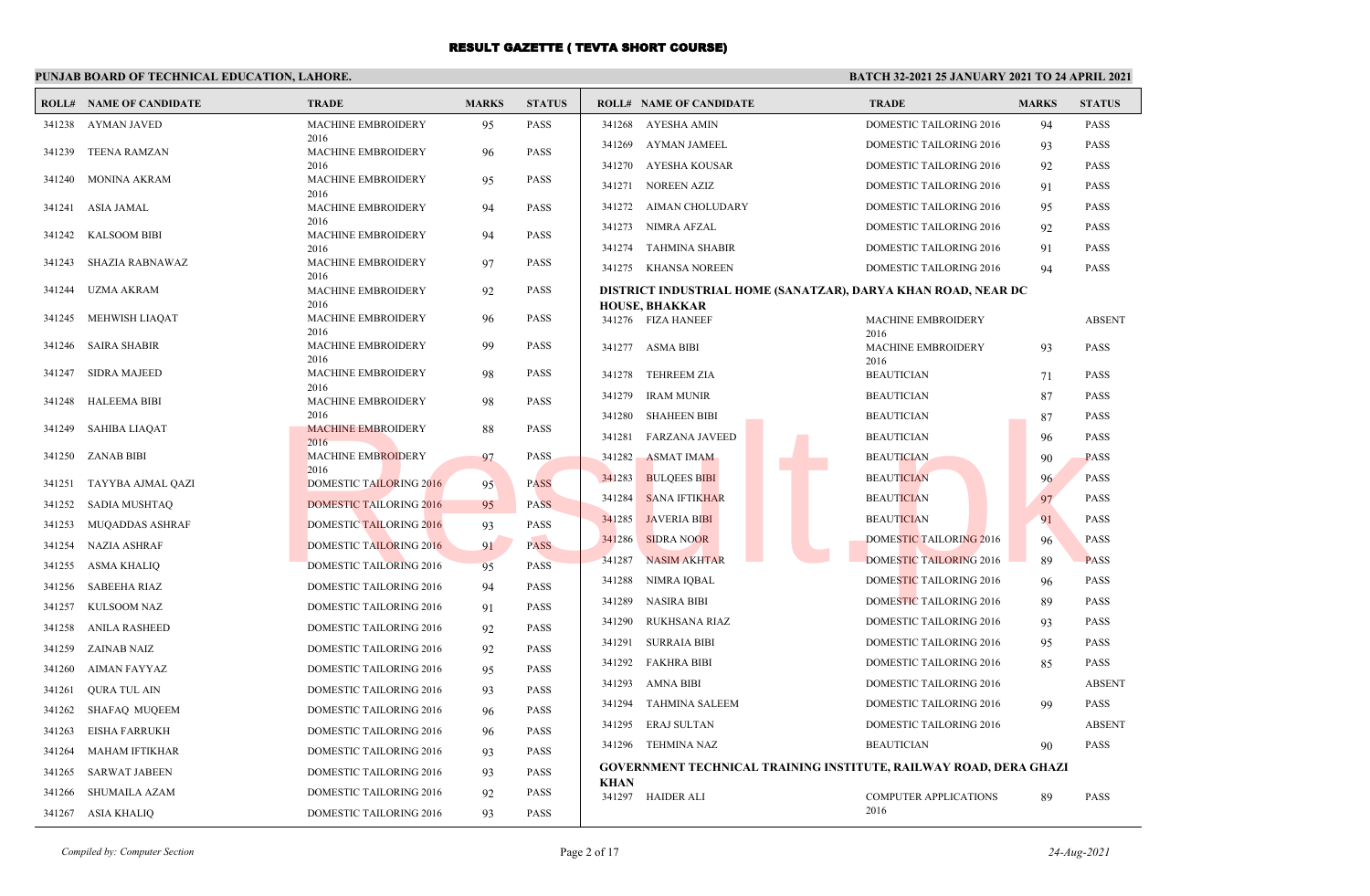### **PUNJAB BOARD OF TECHNICAL EDUCATION, LAHORE.**

|        | <b>ROLL# NAME OF CANDIDATE</b> | <b>TRADE</b>                         | <b>MARKS</b> | <b>STATUS</b> |        | <b>ROLL# NAME OF CANDIDATE</b>                                                                 | <b>TRADE</b>                         | <b>MARKS</b> | <b>STATUS</b> |
|--------|--------------------------------|--------------------------------------|--------------|---------------|--------|------------------------------------------------------------------------------------------------|--------------------------------------|--------------|---------------|
| 341298 | MUHAMMAD AYAZ                  | <b>COMPUTER APPLICATIONS</b><br>2016 | 99           | <b>PASS</b>   |        | 341323 ARBAZ KHALEEM                                                                           | <b>COMPUTER APPLICATIONS</b><br>2016 | 93           | <b>PASS</b>   |
| 341299 | AHTESHAM ABDUL HAQ             | <b>COMPUTER APPLICATIONS</b><br>2016 | 91           | <b>PASS</b>   |        | 341324 SEEMA GULZAR                                                                            | <b>COMPUTER APPLICATIONS</b><br>2016 | 94           | <b>PASS</b>   |
| 341300 | MUHAMMAD ZAIN UL ABIDIN        | <b>COMPUTER APPLICATIONS</b><br>2016 | 96           | <b>PASS</b>   |        | 341325 TARIO HUSSAIN                                                                           | <b>COMPUTER APPLICATIONS</b><br>2016 | 94           | <b>PASS</b>   |
| 341301 | HASSAN ABDULLAH                | <b>COMPUTER APPLICATIONS</b><br>2016 | 96           | <b>PASS</b>   |        | 341326 MUHAMMAD SAMI ULLAH                                                                     | <b>COMPUTER APPLICATIONS</b><br>2016 | 94           | <b>PASS</b>   |
| 341302 | <b>MEHAR DEEN</b>              | <b>COMPUTER APPLICATIONS</b><br>2016 | 92           | <b>PASS</b>   | 341327 | MUHAMMAD ISHAQ                                                                                 | <b>COMPUTER APPLICATIONS</b><br>2016 | 93           | <b>PASS</b>   |
| 341303 | MUHAMMAD MUSTAFA               | <b>COMPUTER APPLICATIONS</b><br>2016 | 91           | <b>PASS</b>   |        | 341328 MUHAMMAD HASSAN MUSHTAQ                                                                 | <b>COMPUTER APPLICATIONS</b><br>2016 | 94           | <b>PASS</b>   |
| 341304 | <b>SHAFAQ MUBEEN</b>           | <b>COMPUTER APPLICATIONS</b><br>2016 | 93           | <b>PASS</b>   |        | <b>FARAN COLLEGE OF TECHNOLOGY FOR WOMEN, NEAR GOVT.HIGH SCHOOL</b><br>KHIALI ADDA, GUJRANWALA |                                      |              |               |
| 341305 | PARVEEN AKHTAR                 | <b>COMPUTER APPLICATIONS</b><br>2016 | 96           | <b>PASS</b>   |        | 341329 MAHAM                                                                                   | <b>COMPUTER APPLICATIONS</b><br>2016 | 93           | <b>PASS</b>   |
| 341306 | MUHAMMAD KASHIF                | <b>COMPUTER APPLICATIONS</b><br>2016 | 95           | <b>PASS</b>   |        | 341330 ALEEZA                                                                                  | <b>COMPUTER APPLICATIONS</b><br>2016 | 90           | <b>PASS</b>   |
| 341307 | MUHAMMAD SARFARAZ              | <b>COMPUTER APPLICATIONS</b><br>2016 | 89           | <b>PASS</b>   |        | 341331 RABIA GHULAM                                                                            | <b>COMPUTER APPLICATIONS</b><br>2016 | 98           | <b>PASS</b>   |
| 341308 | <b>RAHEEL NAWAZ</b>            | <b>COMPUTER APPLICATIONS</b><br>2016 | 94           | <b>PASS</b>   |        | 341332 SEHAR IQBAL                                                                             | <b>COMPUTER APPLICATIONS</b><br>2016 | 97           | <b>PASS</b>   |
| 341309 | <b>HAIDER ALI</b>              | <b>COMPUTER APPLICATIONS</b><br>2016 | 91           | <b>PASS</b>   |        | 341333 AASIA NOUREEN                                                                           | <b>COMPUTER APPLICATIONS</b><br>2016 | 98           | <b>PASS</b>   |
| 341310 | MUHAMMAD JUNAID                | <b>COMPUTER APPLICATIONS</b><br>2016 |              | <b>ABSENT</b> |        | <b>FARAN INSTITUTE OF TECHNOLOGY, KHYALI BYPASS CHOWK, GUJRANWALA</b>                          |                                      |              |               |
| 341311 | MUHAMMAD MUZAMMIL              | <b>COMPUTER APPLICATIONS</b><br>2016 | 94           | <b>PASS</b>   |        | 341334 HASSAN RAZA                                                                             | <b>COMPUTER APPLICATIONS</b><br>2016 | 100          | <b>PASS</b>   |
|        | 341312 AHMAD ALI               | <b>COMPUTER APPLICATIONS</b><br>2016 | 94           | PASS          |        | 341335 ZULQARNAIN HAIDAR                                                                       | <b>COMPUTER APPLICATIONS</b><br>2016 | 92           | <b>PASS</b>   |
|        | 341313 MUHAMMAD AMIR           | <b>COMPUTER APPLICATIONS</b><br>2016 | 92           | <b>PASS</b>   |        | 341336 PETER REHMAT                                                                            | <b>COMPUTER APPLICATIONS</b><br>2016 | 99           | <b>PASS</b>   |
|        | 341314 NAVEED HASSAN           | <b>COMPUTER APPLICATIONS</b><br>2016 | 93           | <b>PASS</b>   |        | 341337 MUHAMMAD ANWAR                                                                          | <b>COMPUTER APPLICATIONS</b><br>2016 | 90           | <b>PASS</b>   |
| 341315 | MUHAMMAD MUNIR                 | <b>COMPUTER APPLICATIONS</b>         | 92           | <b>PASS</b>   |        | JINNAH INSTITUTE OF COMPUTER SCIENCE, NEAR NATIONAL BANK, G.T ROAD                             |                                      |              |               |
|        |                                | 2016                                 |              |               |        | EMANABAD, GUJRANWALA                                                                           |                                      |              |               |
|        | 341316 MUHAMMAD YAQOOB         | <b>COMPUTER APPLICATIONS</b><br>2016 | 92           | <b>PASS</b>   |        | 341338 NABEELA                                                                                 | <b>COMPUTER APPLICATIONS</b><br>2016 | 90           | <b>PASS</b>   |
| 341317 | <b>ABDUL BARI</b>              | <b>COMPUTER APPLICATIONS</b><br>2016 | 93           | <b>PASS</b>   | 341339 | KHUSHBOO                                                                                       | <b>COMPUTER APPLICATIONS</b><br>2016 | 90           | <b>PASS</b>   |
| 341318 | MUHAMMAD ARSLAN                | <b>COMPUTER APPLICATIONS</b><br>2016 | 91           | <b>PASS</b>   |        | 341340 SEHRISH ISMAEEL                                                                         | <b>COMPUTER APPLICATIONS</b><br>2016 | 89           | <b>PASS</b>   |
| 341319 | MUHAMMAD TAUQEER               | <b>COMPUTER APPLICATIONS</b><br>2016 | 89           | <b>PASS</b>   |        | 341341 AIMAN ANWAR                                                                             | <b>COMPUTER APPLICATIONS</b><br>2016 | 97           | <b>PASS</b>   |
|        | 341320 MUHAMMAD NADEEM         | <b>COMPUTER APPLICATIONS</b><br>2016 | 91           | <b>PASS</b>   |        | 341342 KAINAT NAWAZ                                                                            | <b>COMPUTER APPLICATIONS</b><br>2016 | 90           | <b>PASS</b>   |
|        | 341321 MUHAMMAD ZUBAIR         | <b>COMPUTER APPLICATIONS</b><br>2016 | 94           | <b>PASS</b>   |        | 341343 NOSHEEN HAMEED                                                                          | <b>COMPUTER APPLICATIONS</b><br>2016 | 87           | <b>PASS</b>   |
|        | 341322 MUHAMMAD RAFIQ          | <b>COMPUTER APPLICATIONS</b><br>2016 | 92           | <b>PASS</b>   |        | 341344 AYESHA KHALID                                                                           | <b>COMPUTER APPLICATIONS</b><br>2016 | 91           | <b>PASS</b>   |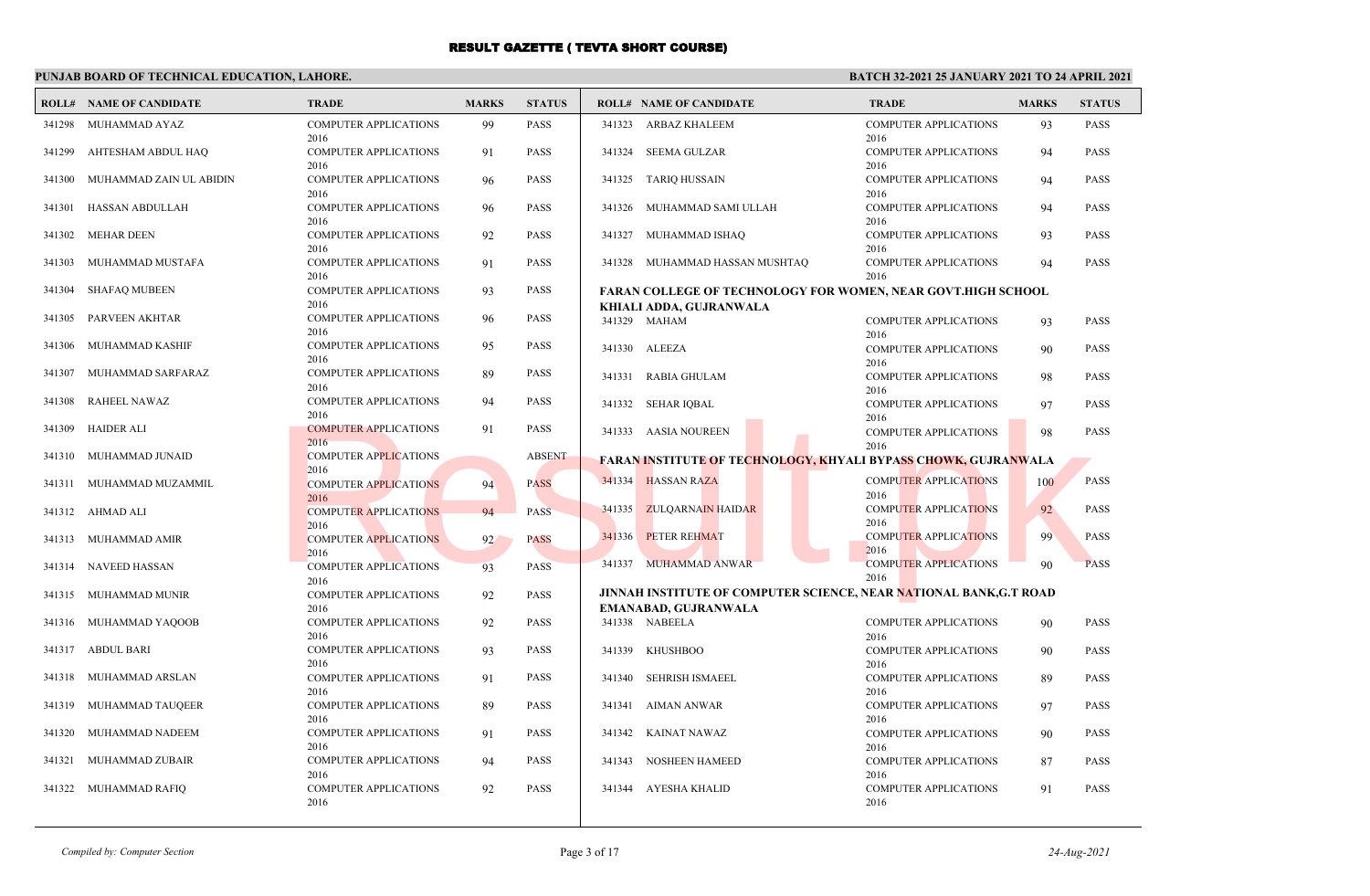### **PUNJAB BOARD OF TECHNICAL EDUCATION, LAHORE.**

#### **BATCH 32-2021 25 JANUARY 2021 TO 24 APRIL 2021**

| ROLL#        | <b>NAME OF CANDIDATE</b>                                             | <b>TRADE</b>                                 | <b>MARKS</b> | <b>STATUS</b> |                | <b>ROLL# NAME OF CANDIDATE</b>                                                   | <b>TRADE</b>                         | <b>MARKS</b> | <b>STATUS</b> |
|--------------|----------------------------------------------------------------------|----------------------------------------------|--------------|---------------|----------------|----------------------------------------------------------------------------------|--------------------------------------|--------------|---------------|
| 341345       | <b>SUMBAL</b>                                                        | <b>COMPUTER APPLICATIONS</b>                 | 96           | <b>PASS</b>   |                | 341372 WAQAS AHMAD                                                               | <b>SPOKEN ENGLISH</b>                | 92           | <b>PASS</b>   |
| 341346       | <b>REHAN TARIQ</b>                                                   | 2016<br><b>COMPUTER APPLICATIONS</b><br>2016 | 82           | <b>PASS</b>   |                | ROYAL COLLEGE OF TECHNOLOGY, GENERAL BUS STAND, NEAR DOUBLE<br>PHATAK, WAZIRABAD |                                      |              |               |
| 341347       | ALI RAZA                                                             | <b>COMPUTER APPLICATIONS</b>                 | 83           | <b>PASS</b>   |                | 341373 MUHAMMAD ZAIN                                                             | SAFETY INSPECTOR 2016                | 95           | <b>PASS</b>   |
| 341348       | <b>GOHAR SAEED</b>                                                   | 2016<br><b>COMPUTER APPLICATIONS</b>         | 83           | <b>PASS</b>   | 341374         | MUHAMMAD HAROON SAEED                                                            | <b>SAFETY INSPECTOR 2016</b>         | 96           | <b>PASS</b>   |
|              |                                                                      | 2016                                         |              |               | 341375         | ABDUL WAHEED                                                                     | SAFETY INSPECTOR 2016                | 87           | <b>PASS</b>   |
| 341349       | <b>UZAIR JAVED</b>                                                   | <b>COMPUTER APPLICATIONS</b><br>2016         | 89           | <b>PASS</b>   |                | 341376 HASSAN ALI AWAN                                                           | <b>COMPUTER APPLICATIONS</b>         | 96           | <b>PASS</b>   |
| 341350       | <b>SHAHZAIB HASSAN</b>                                               | <b>COMPUTER APPLICATIONS</b>                 | 92           | <b>PASS</b>   | 341377         | ZAHID LIAQAT                                                                     | 2016<br>SAFETY INSPECTOR 2016        | 88           | <b>PASS</b>   |
| 341351       | <b>JESTAN MASIH</b>                                                  | 2016<br><b>COMPUTER APPLICATIONS</b>         | 91           | <b>PASS</b>   | 341378         | <b>INZAMAM ADREES</b>                                                            | <b>SAFETY INSPECTOR 2016</b>         | 85           | <b>PASS</b>   |
|              |                                                                      | 2016                                         |              |               |                | 341379 NAEEM UR REHMAN MUSHTAQ                                                   | SAFETY INSPECTOR 2016                | 81           | <b>PASS</b>   |
|              | 341352 MUHAMMAD JAMSHAID                                             | <b>COMPUTER APPLICATIONS</b><br>2016         | 85           | <b>PASS</b>   |                | 341380 MUHAMMAD USMAN                                                            | SAFETY INSPECTOR 2016                | 85           | <b>PASS</b>   |
|              | <b>FAST SOLUTION COLLEGE, NEAR BOYS SCHOOL NO.1 G.T ROAD, KAMOKE</b> |                                              |              |               |                | 341381 KHALIL IBRAHIM                                                            | SAFETY INSPECTOR 2016                | 89           | <b>PASS</b>   |
| 341353 NADIA |                                                                      | <b>COMPUTER APPLICATIONS</b>                 | 92           | <b>PASS</b>   |                | TROOPS FAMILY WELFARE CENTRE, HEAD QUATER 17 DIVISION ARTILLERY,                 |                                      |              |               |
| 341354       | ABAD ALI                                                             | 2016<br><b>COMPUTER APPLICATIONS</b>         | 95           | <b>PASS</b>   | <b>KHARIAN</b> |                                                                                  |                                      |              |               |
|              |                                                                      | 2016                                         |              |               | 341382 RAFIA   |                                                                                  | <b>COMPUTER APPLICATIONS</b><br>2016 |              | <b>ABSENT</b> |
| 341355       | AMIR SOHAIL                                                          | <b>COMPUTER APPLICATIONS</b><br>2016         | 94           | <b>PASS</b>   | 341383         | <b>SAJIDA SHAFQAT</b>                                                            | <b>COMPUTER APPLICATIONS</b>         | 83           | <b>PASS</b>   |
| 341356       | MUHAMMAD GOHAR                                                       | <b>COMPUTER APPLICATIONS</b>                 | 94           | <b>PASS</b>   | 341384         | <b>ASMA RAFIQUE</b>                                                              | 2016<br><b>COMPUTER APPLICATIONS</b> | 72           | <b>PASS</b>   |
| 341357       | <b>SANIA ASGHAR</b>                                                  | 2016<br><b>COMPUTER APPLICATIONS</b>         | 90           | <b>PASS</b>   | 341385         | <b>SHUMAILA PARVEEN</b>                                                          | 2016<br><b>COMPUTER APPLICATIONS</b> |              | <b>ABSENT</b> |
|              |                                                                      | 2016                                         |              |               |                |                                                                                  | 2016                                 |              |               |
| 341358       | MUHAMMAD ZAHID                                                       | <b>COMPUTER APPLICATIONS</b><br>2016         | 90           | <b>PASS</b>   | 341386         | <b>ASMA KHALIQ</b>                                                               | <b>COMPUTER APPLICATIONS</b><br>2016 | 80           | <b>PASS</b>   |
| 341359       | <b>HINA KOMAL</b>                                                    | <b>COMPUTER APPLICATIONS</b>                 | 92           | <b>PASS</b>   | 341387         | <b>AIESHA KHALIQ</b>                                                             | <b>COMPUTER APPLICATIONS</b>         | 70           | <b>PASS</b>   |
| 341360       | <b>USMAN RAFIQ</b>                                                   | 2016<br><b>COMPUTER APPLICATIONS</b>         | 96           | <b>PASS</b>   |                |                                                                                  | 2016                                 |              |               |
|              |                                                                      | 2016                                         |              |               | <b>CANTT</b>   | <b>TROOPS FAMILIES WELFARE CENTRE, HQ 88 INFANTRY BRIGADE, KHARIAN</b>           |                                      |              |               |
| 341361       | MUHAMMAD SULMAN                                                      | <b>COMPUTER APPLICATIONS</b><br>2016         | 96           | <b>PASS</b>   |                | 341388 SOBEYA                                                                    | <b>HAND EMBROIDERY</b>               | 79           | <b>PASS</b>   |
| 341362       | MUHAMMAD NAUMAN                                                      | <b>COMPUTER APPLICATIONS</b>                 | 95           | <b>PASS</b>   |                | 341389 NAZIA SARFRAZ                                                             | <b>HAND EMBROIDERY</b>               | 58           | <b>PASS</b>   |
| 341363       | MUQADAS JAMIL                                                        | 2016<br><b>SPOKEN ENGLISH</b>                | 92           | <b>PASS</b>   | 341390         | NOUREEN AKHTAR                                                                   | HAND EMBROIDERY                      | 88           | <b>PASS</b>   |
| 341364       | HINA MUHAMMAD ALI                                                    | <b>SPOKEN ENGLISH</b>                        | 88           | <b>PASS</b>   | 341391         | NAFEEZA KHATOON                                                                  | <b>HAND EMBROIDERY</b>               |              | <b>ABSENT</b> |
| 341365       | <b>SANA TARIQ</b>                                                    | <b>SPOKEN ENGLISH</b>                        | 88           | <b>PASS</b>   | 341392         | ABIDA                                                                            | <b>HAND EMBROIDERY</b>               |              | <b>ABSENT</b> |
| 341366       | ALI HAMZA                                                            | <b>SPOKEN ENGLISH</b>                        | 93           | <b>PASS</b>   | 341393         | SHABANA SHAH                                                                     | HAND EMBROIDERY                      | 54           | <b>PASS</b>   |
| 341367       | ZONAIRA                                                              | <b>SPOKEN ENGLISH</b>                        | 97           | <b>PASS</b>   | 341394         | <b>SAIRA KHATOON</b>                                                             | <b>HAND EMBROIDERY</b>               |              | <b>ABSENT</b> |
| 341368       | ATEEQ SHAFIQ                                                         | <b>SPOKEN ENGLISH</b>                        | 93           | <b>PASS</b>   | 341395         | MAIM JANA BIBI                                                                   | <b>HAND EMBROIDERY</b>               | 59           | <b>PASS</b>   |
| 341369       | <b>ELAF QAYYUM</b>                                                   | <b>SPOKEN ENGLISH</b>                        | 97           | <b>PASS</b>   | 341396         | <b>FARHAT BIBI</b>                                                               | HAND EMBROIDERY                      |              | <b>ABSENT</b> |
| 341370       | EISHA TIR RAZIA                                                      | <b>SPOKEN ENGLISH</b>                        | 97           | <b>PASS</b>   | 341397         | <b>SADAF HAMEED</b>                                                              | <b>HAND EMBROIDERY</b>               | 92           | <b>PASS</b>   |
|              | 341371 ZAID YOUSAF                                                   | <b>SPOKEN ENGLISH</b>                        | 97           | <b>PASS</b>   |                | 341398 RASHEEDA                                                                  | <b>HAND EMBROIDERY</b>               |              | <b>ABSENT</b> |
|              |                                                                      |                                              |              |               |                |                                                                                  |                                      |              |               |

*Compiled by: Computer Section* Page 4 of 17 *24-Aug-2021*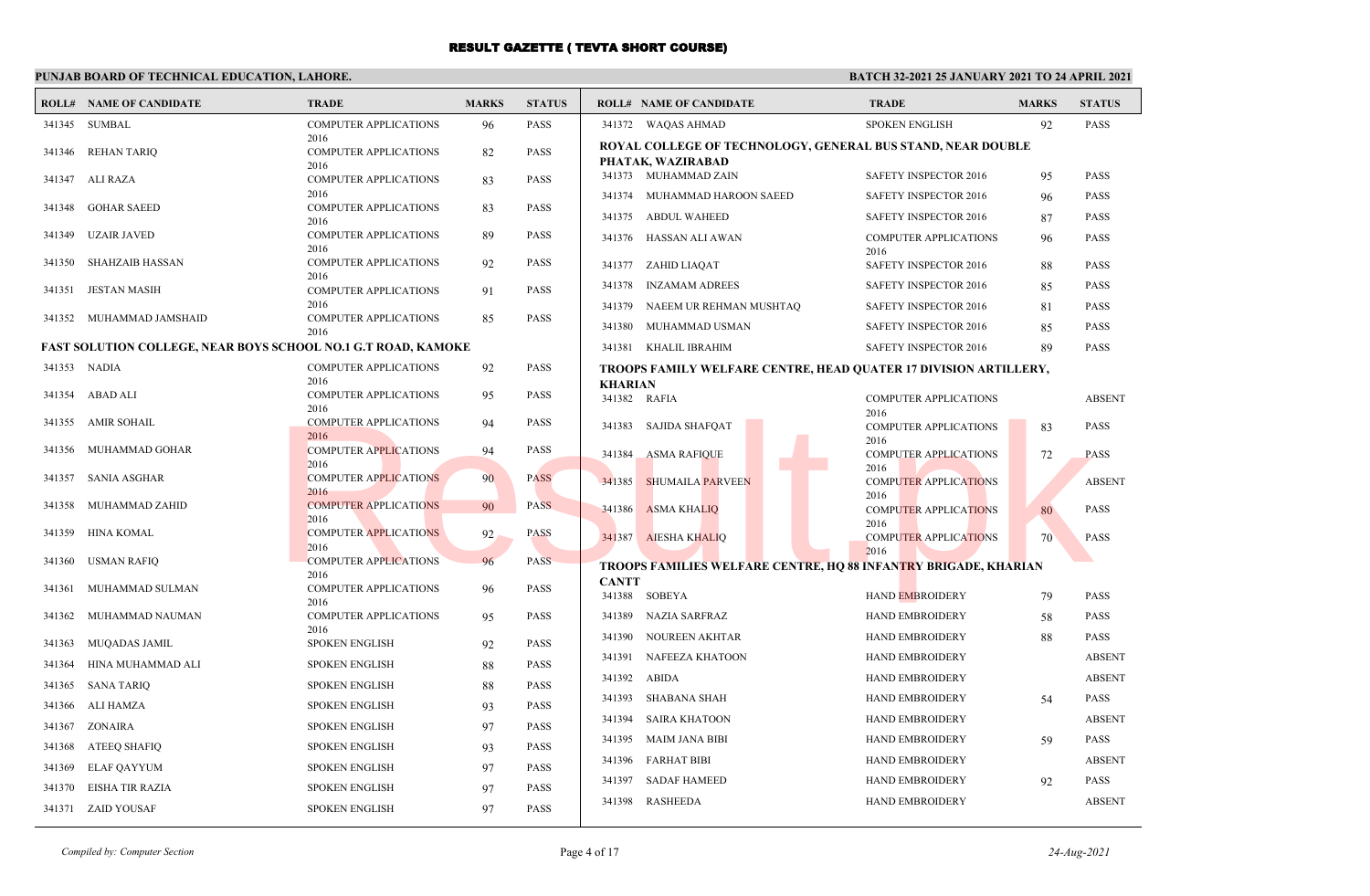### **PUNJAB BOARD OF TECHNICAL EDUCATION, LAHORE.**

|               | <b>ROLL# NAME OF CANDIDATE</b>                                           | <b>TRADE</b>                           | <b>MARKS</b> | <b>STATUS</b>              |                  | <b>ROLL# NAME OF CANDIDATE</b>                                                                          | <b>TRADE</b>                                              | <b>MARKS</b> | <b>STATUS</b>              |
|---------------|--------------------------------------------------------------------------|----------------------------------------|--------------|----------------------------|------------------|---------------------------------------------------------------------------------------------------------|-----------------------------------------------------------|--------------|----------------------------|
| 341399        | ALLAH BACHAI                                                             | <b>HAND EMBROIDERY</b>                 | 64           | <b>PASS</b>                | 341429           | <b>RAMEEZZ UL FIQAR</b>                                                                                 | <b>COMPUTER APPLICATIONS</b>                              | 82           | <b>PASS</b>                |
| 341400        | <b>ROBINA SHAHEEN</b>                                                    | <b>HAND EMBROIDERY</b>                 |              | <b>ABSENT</b>              | 341430           | <b>ABDUR REHMAN</b>                                                                                     | 2016<br><b>COMPUTER APPLICATIONS</b>                      | 89           | <b>PASS</b>                |
| 341401        | <b>ABIDA PERVEEN</b>                                                     | <b>HAND EMBROIDERY</b>                 | 59           | <b>PASS</b>                |                  |                                                                                                         | 2016                                                      |              |                            |
|               | 341402 FARZANA BIBI                                                      | <b>HAND EMBROIDERY</b>                 |              | <b>ABSENT</b>              |                  | 341431 SANIA ASIF                                                                                       | <b>COMPUTER APPLICATIONS</b><br>2016                      | 83           | <b>PASS</b>                |
| 341403        | IQRA QAMAR                                                               | <b>HAND EMBROIDERY</b>                 | 78           | <b>PASS</b>                | 341432           | RAJA HAMMAD UL HASSAN                                                                                   | <b>COMPUTER APPLICATIONS</b>                              | 87           | <b>PASS</b>                |
| 341404        | <b>NOOREEN BIBI</b>                                                      | <b>HAND EMBROIDERY</b>                 |              | <b>ABSENT</b>              | 341433           | ALI SHAN ASLAM                                                                                          | 2016<br><b>COMPUTER APPLICATIONS</b>                      | 82           | <b>PASS</b>                |
| 341405        | KHUSH NOORA                                                              | <b>HAND EMBROIDERY</b>                 | 56           | <b>PASS</b>                |                  |                                                                                                         | 2016                                                      |              |                            |
| 341406        | <b>SALAM BATOOL</b>                                                      | HAND EMBROIDERY                        |              | <b>ABSENT</b>              | 341434           | <b>SHAHZAIB QAISER</b>                                                                                  | <b>COMPUTER APPLICATIONS</b><br>2016                      | 86           | <b>PASS</b>                |
| 341407        | MUNEEBA AKHTAR                                                           | <b>HAND EMBROIDERY</b>                 |              | <b>ABSENT</b>              | 341435           | <b>MUDASSAR IMRAN</b>                                                                                   | <b>COMPUTER APPLICATIONS</b>                              | 74           | <b>PASS</b>                |
| 341408        | SAMEENA KOSSAR                                                           | <b>HAND EMBROIDERY</b>                 |              | <b>ABSENT</b>              |                  |                                                                                                         | 2016                                                      |              |                            |
|               | POLY TECHNIC TRAINING INSTITUTE FOR WOMAN, G.T ROAD MUSA VIRK MIAN       |                                        |              |                            |                  | AKASHA VOCATIONAL TRAINING INSTITUTE FOR GIRLS, 879-H, MAKHDOM<br><b>CHOWK, SABAZAZAR SCHEM, LAHORE</b> |                                                           |              |                            |
|               | <b>CHANNUN, KHANEWAL</b>                                                 |                                        |              |                            | 341436           | <b>TAHIRA SALEEM SHAH</b>                                                                               | <b>BEAUTICIAN</b>                                         | 93           | <b>PASS</b>                |
| 341409        | RABIYA                                                                   | DOMESTIC TAILORING 2016                | 95           | <b>PASS</b>                | 341437           | <b>SAIRA SALEEM SHAH</b>                                                                                | <b>BEAUTICIAN</b>                                         | 94           | <b>PASS</b>                |
|               | 341410 KIRAN KOAMAL<br>341411 LUBNA GHAFOOR                              | <b>DOMESTIC TAILORING 2016</b>         | 93           | <b>PASS</b><br><b>PASS</b> | 341438           | MUKHDUMA FAIZA SALEEM                                                                                   | <b>BEAUTICIAN</b>                                         | 95           | <b>PASS</b>                |
|               |                                                                          | DOMESTIC TAILORING 2016                | 94           |                            | 341439           | <b>AMBREEN AFSHAN</b>                                                                                   | <b>BEAUTICIAN</b>                                         | 95           | <b>PASS</b>                |
| 341412 IRAM   |                                                                          | <b>BEAUTICIAN</b>                      | 91           | <b>PASS</b>                | 341440           | <b>KOUSAR BIBI</b>                                                                                      | <b>BEAUTICIAN</b>                                         | 85           | <b>PASS</b>                |
|               | 341413 SANIA AHSAN                                                       | <b>BEAUTICIAN</b><br><b>BEAUTICIAN</b> | 95           | <b>PASS</b><br><b>PASS</b> | 341441           | <b>IQRA SHAHZADI</b>                                                                                    | <b>BEAUTICIAN</b>                                         | 91           | <b>PASS</b>                |
|               | 341414 ANILA FATIMA                                                      |                                        | 94           |                            | 341442           | <b>SAMEENA BIBI</b>                                                                                     | <b>BEAUTICIAN</b>                                         | 89           | <b>PASS</b>                |
|               | 341415 ROZINA ABBAS<br>NOREEN ANWER                                      | <b>BEAUTICIAN</b>                      | 93           | <b>PASS</b>                | 341443           | <b>RIDA FATIMA</b>                                                                                      | <b>BEAUTICIAN</b>                                         | 95           | <b>PASS</b>                |
| 341416        |                                                                          | <b>BEAUTICIAN</b>                      | 95           | <b>PASS</b>                | 341444           | <b>SAIMA NAZEER</b>                                                                                     | <b>BEAUTICIAN</b>                                         | 92           | <b>PASS</b>                |
| 341417        | KHALIDA AREEJ                                                            | <b>BEAUTICIAN</b>                      | 91           | <b>PASS</b><br><b>PASS</b> | 341445           | <b>AYESHA BIBI</b>                                                                                      | <b>BEAUTICIAN</b>                                         | 93           | <b>PASS</b>                |
| 341418        | KOMAL JAVAID                                                             | <b>BEAUTICIAN</b>                      | 94           |                            | 341446           | <b>AMNA</b>                                                                                             | <b>BEAUTICIAN</b>                                         | 94           | <b>PASS</b>                |
| 341419        | FARKHANDA PERVEEN                                                        | <b>BEAUTICIAN</b>                      | 95           | <b>PASS</b>                | 341447           | <b>SANIA</b>                                                                                            | <b>BEAUTICIAN</b>                                         | 89           | <b>PASS</b>                |
| 341420        | MEHAK RASHID                                                             | <b>BEAUTICIAN</b>                      | 94           | <b>PASS</b>                | 341448           | <b>NABEEHA SHAREEF</b>                                                                                  | <b>BEAUTICIAN</b>                                         | 92           | <b>PASS</b>                |
| 341421        | <b>MAHREEN ARSHAD</b>                                                    | <b>BEAUTICIAN</b>                      | 93           | <b>PASS</b>                | 341449           | MUZAMMAL LATEEF                                                                                         | <b>BEAUTICIAN</b>                                         | 92           | <b>PASS</b>                |
| 341422        | <b>HINA TABASSUM</b>                                                     | <b>BEAUTICIAN</b>                      | 94           | <b>PASS</b>                | 341450           | KHADEEJA ZAHID                                                                                          | <b>BEAUTICIAN</b>                                         | 92           | <b>PASS</b>                |
|               | 341423 UZMA YASMEEN                                                      | <b>COMPUTER APPLICATIONS</b><br>2016   | 96           | <b>PASS</b>                | 341451           | <b>HUMA ASHIQ</b>                                                                                       | <b>BEAUTICIAN</b>                                         | 97           | <b>PASS</b>                |
| 341424        | <b>MUQADAS RAFIQUE</b>                                                   | DOMESTIC TAILORING 2016                | 93           | <b>PASS</b>                |                  | 341452 USWAN TAHIR                                                                                      | <b>BEAUTICIAN</b>                                         | 93           | <b>PASS</b>                |
| 341425        | <b>RASHIDA PARVEEN</b>                                                   | <b>BEAUTICIAN</b>                      | 90           | <b>PASS</b>                |                  | <b>CLUINARY &amp; HOTEL INSTITUTE OF PAKISTAN, 331-A MAIN BOULEVARD, FAISAL</b>                         |                                                           |              |                            |
| 341426        | <b>TEHMEENA BIBI</b>                                                     | <b>BEAUTICIAN</b>                      | 93           | <b>PASS</b>                |                  | <b>TOWN, LAHORE</b><br>341453 ZOHAIB HASSAN                                                             | COOKING & BAKING 2016                                     |              | <b>PASS</b>                |
| 341427        | AREEJ KHAN                                                               | <b>BEAUTICIAN</b>                      | 92           | <b>PASS</b>                |                  |                                                                                                         |                                                           | 83           |                            |
|               | 341428 SABA NOREEN                                                       | <b>BEAUTICIAN</b>                      | 92           | <b>PASS</b>                | 341454<br>341455 | <b>RABIA FAISAL</b><br><b>SALMAN KHALID</b>                                                             | COOKING & BAKING 2016<br><b>COOKING &amp; BAKING 2016</b> | 76           | <b>PASS</b><br><b>PASS</b> |
|               | <b>FUTURE COMPUTER &amp; TECHNICAL COLLEGE(FCTC), MASJID BAZAR, MIAN</b> |                                        |              |                            | 341456           | MUHAMMAD SHOAIB MAHMOOD                                                                                 | <b>COOKING &amp; BAKING 2016</b>                          | 75           | <b>PASS</b>                |
| <b>CHANNU</b> |                                                                          |                                        |              |                            |                  | 341457 HAMZA ALI                                                                                        | COOKING & BAKING 2016                                     | 80<br>93     | <b>PASS</b>                |
|               |                                                                          |                                        |              |                            |                  |                                                                                                         |                                                           |              |                            |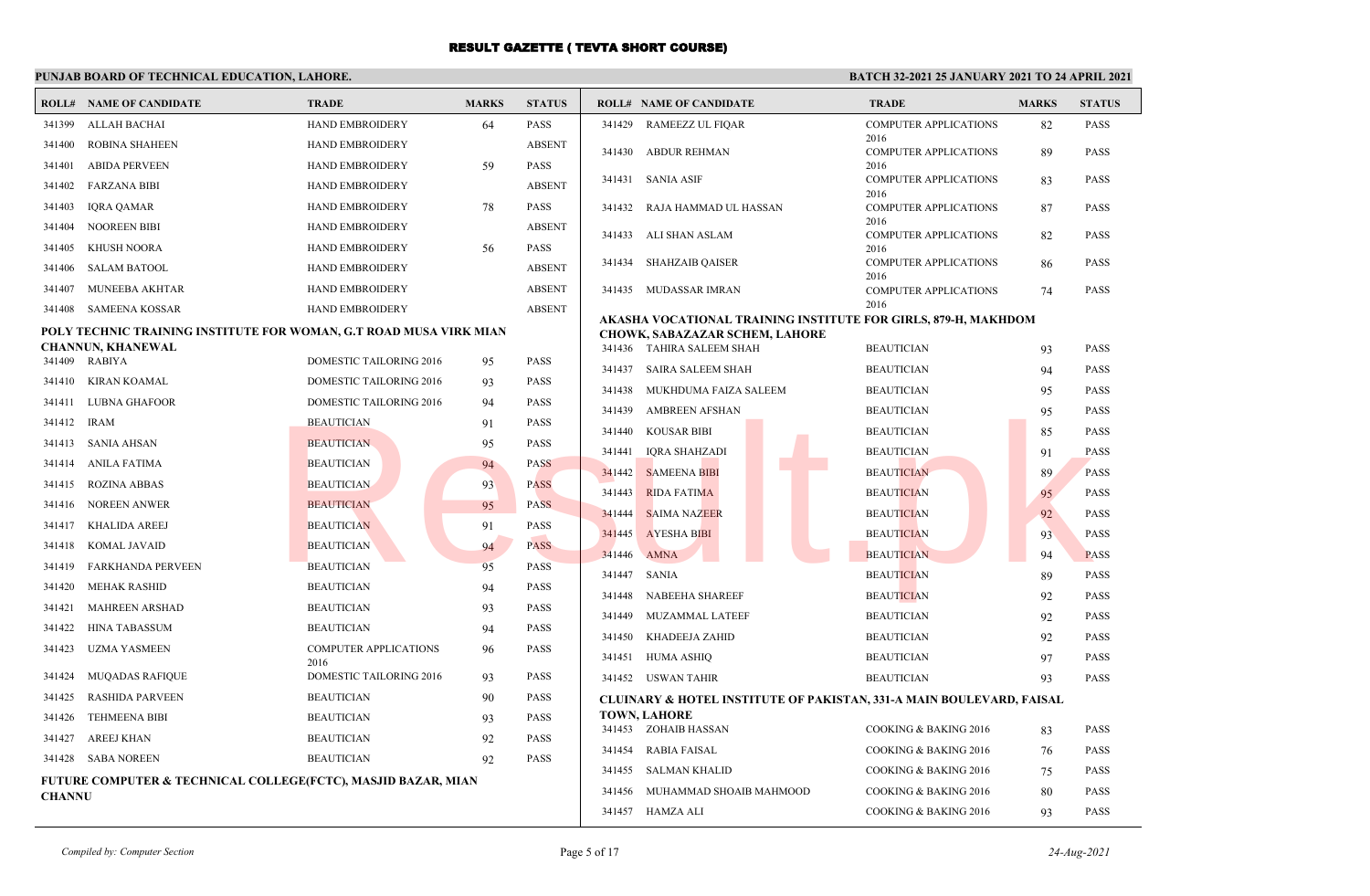# **PUNJAB BOARD OF TECHNICAL EDUCATION, LAHORE.**

| <b>ROLL#</b> | <b>NAME OF CANDIDATE</b>                                                                                                            | <b>TRADE</b>                   | <b>MARKS</b> | <b>STATUS</b> |        | <b>ROLL# NAME OF CANDIDATE</b>                                         | <b>TRADE</b>                                 | <b>MARKS</b> | <b>STATUS</b> |
|--------------|-------------------------------------------------------------------------------------------------------------------------------------|--------------------------------|--------------|---------------|--------|------------------------------------------------------------------------|----------------------------------------------|--------------|---------------|
| 341458       | <b>AREEB AHMED</b>                                                                                                                  | COOKING & BAKING 2016          | 89           | <b>PASS</b>   |        | SOCIETY COLLEGE OF COMPUTER SCIENCES,, MOGHALPURA,, LAHORE             |                                              |              |               |
| 341459       | POONAM SYED                                                                                                                         | COOKING & BAKING 2016          | 84           | <b>PASS</b>   |        | 341490 AMMARA IMRAN                                                    | <b>COMPUTER APPLICATIONS</b>                 | 100          | <b>PASS</b>   |
|              | DISTRICT INDUSTRIAL HOME FOR WOMEN (SANATZAR), SOCIAL WELFARE &<br>BAIT-UL-MAAL PUNJAB, 22-KASHMIR BLOCK, ALLAMA IQBAL TOWN, LAHORE |                                |              |               |        | 341491 ALINA LATIF                                                     | 2016<br><b>COMPUTER APPLICATIONS</b><br>2016 | 100          | <b>PASS</b>   |
| 341460       | <b>KHALDA</b>                                                                                                                       | DOMESTIC TAILORING 2016        |              | <b>ABSENT</b> |        | 341492 SAMMARA SALEEM                                                  | <b>COMPUTER APPLICATIONS</b>                 | 100          | <b>PASS</b>   |
| 341461       | HIFZA ASHFAQ                                                                                                                        | DOMESTIC TAILORING 2016        |              | <b>ABSENT</b> |        | 341493 IQRA HANIF                                                      | 2016<br><b>COMPUTER APPLICATIONS</b>         |              | <b>ABSENT</b> |
| 341462       | FIZA                                                                                                                                | DOMESTIC TAILORING 2016        | 75           | <b>PASS</b>   |        |                                                                        | 2016                                         |              |               |
| 341463       | <b>RAMEEN REHMAN</b>                                                                                                                | <b>DOMESTIC TAILORING 2016</b> |              | <b>ABSENT</b> |        | 341494 ANIQA NOREEN                                                    | COMPUTER APPLICATIONS<br>2016                |              | <b>ABSENT</b> |
| 341464       | <b>SADIA LIAQAT</b>                                                                                                                 | DOMESTIC TAILORING 2016        | 76           | <b>PASS</b>   |        | 341495 NIDA SEHAR                                                      | <b>COMPUTER APPLICATIONS</b>                 |              | <b>ABSENT</b> |
| 341465       | TAYYABA KHALID                                                                                                                      | DOMESTIC TAILORING 2016        | 85           | <b>PASS</b>   | 341496 | RIZWANA RAFIQUE                                                        | 2016<br><b>COMPUTER APPLICATIONS</b>         |              | <b>ABSENT</b> |
| 341466       | NIDA ASIF                                                                                                                           | <b>COMPUTER GRAPHICS</b>       |              | <b>ABSENT</b> |        |                                                                        | 2016                                         |              |               |
| 341467       | NEHA KHAN                                                                                                                           | <b>BEAUTICIAN</b>              |              | <b>ABSENT</b> |        | 341497 BEENISH ASHFAQ                                                  | <b>COMPUTER APPLICATIONS</b><br>2016         |              | <b>ABSENT</b> |
| 341468       | SHAHANA KHALIL                                                                                                                      | <b>BEAUTICIAN</b>              | 85           | <b>PASS</b>   | 341498 | <b>SAIRA SHABBIR</b>                                                   | <b>COMPUTER APPLICATIONS</b>                 |              | <b>ABSENT</b> |
| 341469       | SUMMAIYA KHAN                                                                                                                       | <b>BEAUTICIAN</b>              | 77           | <b>PASS</b>   | 341499 | <b>RAMEESHA KHALID</b>                                                 | 2016<br><b>COMPUTER APPLICATIONS</b>         |              | <b>PASS</b>   |
| 341470       | <b>AQSA SHUAIB</b>                                                                                                                  | <b>BEAUTICIAN</b>              |              | <b>ABSENT</b> |        |                                                                        | 2016                                         | 100          |               |
| 341471       | <b>HUMA FAIZAN</b>                                                                                                                  | <b>BEAUTICIAN</b>              | 90           | <b>PASS</b>   | 341500 | BISMA RIAZ                                                             | <b>COMPUTER APPLICATIONS</b>                 |              | <b>ABSENT</b> |
| 341472       | AMAL                                                                                                                                | <b>BEAUTICIAN</b>              | 86           | <b>PASS</b>   | 341501 | SYEDA FARIHA KAMRAN                                                    | 2016<br><b>COMPUTER APPLICATIONS</b>         | 99           | <b>PASS</b>   |
| 341473       | SHAGUFTA NAZIR                                                                                                                      | <b>BEAUTICIAN</b>              | 76           | <b>PASS</b>   |        |                                                                        | 2016                                         |              |               |
| 341474       | <b>SEHRISH KANWAL</b>                                                                                                               | <b>BEAUTICIAN</b>              | 88           | <b>PASS</b>   | 341502 | <b>AMNA ZAHEER</b>                                                     | <b>COMPUTER APPLICATIONS</b><br>2016         |              | <b>ABSENT</b> |
| 341475       | <b>FATIMA</b>                                                                                                                       | <b>BEAUTICIAN</b>              | 86           | <b>PASS</b>   |        | 341503 AMINA JAVED                                                     | <b>COMPUTER APPLICATIONS</b>                 | 100          | <b>PASS</b>   |
| 341476       | KOMAL KHAN                                                                                                                          | <b>BEAUTICIAN</b>              | 70           | <b>PASS</b>   |        | <b>WOMEN DEVELOPMENT &amp; WELFARE CENTRE (QASRE-E-BEHBOOD), MODEL</b> | 2016                                         |              |               |
| 341477       | ZEENAT ABID                                                                                                                         | <b>BEAUTICIAN</b>              | 82           | <b>PASS</b>   |        | <b>TOWN, LAHORE</b>                                                    |                                              |              |               |
| 341478       | <b>SAIRA TARIQ</b>                                                                                                                  | <b>BEAUTICIAN</b>              | 95           | <b>PASS</b>   |        | 341504 MAH JABEEN                                                      | <b>BEAUTICIAN</b>                            | 91           | <b>PASS</b>   |
| 341479       | <b>RABIA AHMED</b>                                                                                                                  | <b>BEAUTICIAN</b>              | 84           | <b>PASS</b>   |        | 341505 ALIYA SALEEM                                                    | <b>BEAUTICIAN</b>                            | 92           | <b>PASS</b>   |
| 341480       | <b>IRAM</b>                                                                                                                         | <b>BEAUTICIAN</b>              |              | <b>ABSENT</b> | 341506 | <b>SHAZIA PARVEEN</b>                                                  | <b>BEAUTICIAN</b>                            |              | <b>ABSENT</b> |
| 341481       | FATIMA TAHIR                                                                                                                        | <b>BEAUTICIAN</b>              | 78           | <b>PASS</b>   | 341507 | AMNA                                                                   | <b>BEAUTICIAN</b>                            | 89           | <b>PASS</b>   |
| 341482       | AFSHAN SHOUKAT                                                                                                                      | <b>BEAUTICIAN</b>              | 86           | <b>PASS</b>   | 341508 | RAHEELA ASLAM                                                          | <b>BEAUTICIAN</b>                            | 94           | <b>PASS</b>   |
| 341483       | AYESHA ASLAM                                                                                                                        | <b>SPOKEN ENGLISH</b>          |              | <b>ABSENT</b> | 341509 | <b>MARIYAM RAFIQUE</b>                                                 | <b>BEAUTICIAN</b>                            | 93           | <b>PASS</b>   |
| 341484       | <b>TAYYABA KHALID</b>                                                                                                               | <b>SPOKEN ENGLISH</b>          |              | <b>ABSENT</b> | 341510 | ZOBIA NASEEM                                                           | <b>BEAUTICIAN</b>                            | 91           | <b>PASS</b>   |
| 341485       | <b>FATIMA SABIR</b>                                                                                                                 | <b>SPOKEN ENGLISH</b>          |              | <b>ABSENT</b> | 341511 | LAIBA ADNAN HASHMI                                                     | <b>BEAUTICIAN</b>                            | 93           | <b>PASS</b>   |
| 341486       | HAFIZA FIZA                                                                                                                         | <b>SPOKEN ENGLISH</b>          |              | <b>ABSENT</b> |        | 341512 NABEELA TABASSUM                                                | <b>BEAUTICIAN</b>                            | 94           | <b>PASS</b>   |
| 341487       | <b>MATMONA NAEEM</b>                                                                                                                | <b>SPOKEN ENGLISH</b>          |              | <b>ABSENT</b> |        | 341513 RAHILA NASEER                                                   | <b>BEAUTICIAN</b>                            |              | <b>ABSENT</b> |
| 341488       | <b>SUMBAL MAQSOOD</b>                                                                                                               | <b>SPOKEN ENGLISH</b>          | 87           | <b>PASS</b>   | 341514 | <b>GHUSIA RAZZAQ</b>                                                   | <b>BEAUTICIAN</b>                            | 93           | <b>PASS</b>   |
| 341489       | YASIRA                                                                                                                              | <b>BEAUTICIAN</b>              | 86           | <b>PASS</b>   |        | 341515 SAJIDA ISHAQ                                                    | <b>BEAUTICIAN</b>                            | 96           | <b>PASS</b>   |
|              |                                                                                                                                     |                                |              |               |        | 341516 SUFEENA HUSSAIN                                                 | <b>BEAUTICIAN</b>                            | 93           | <b>PASS</b>   |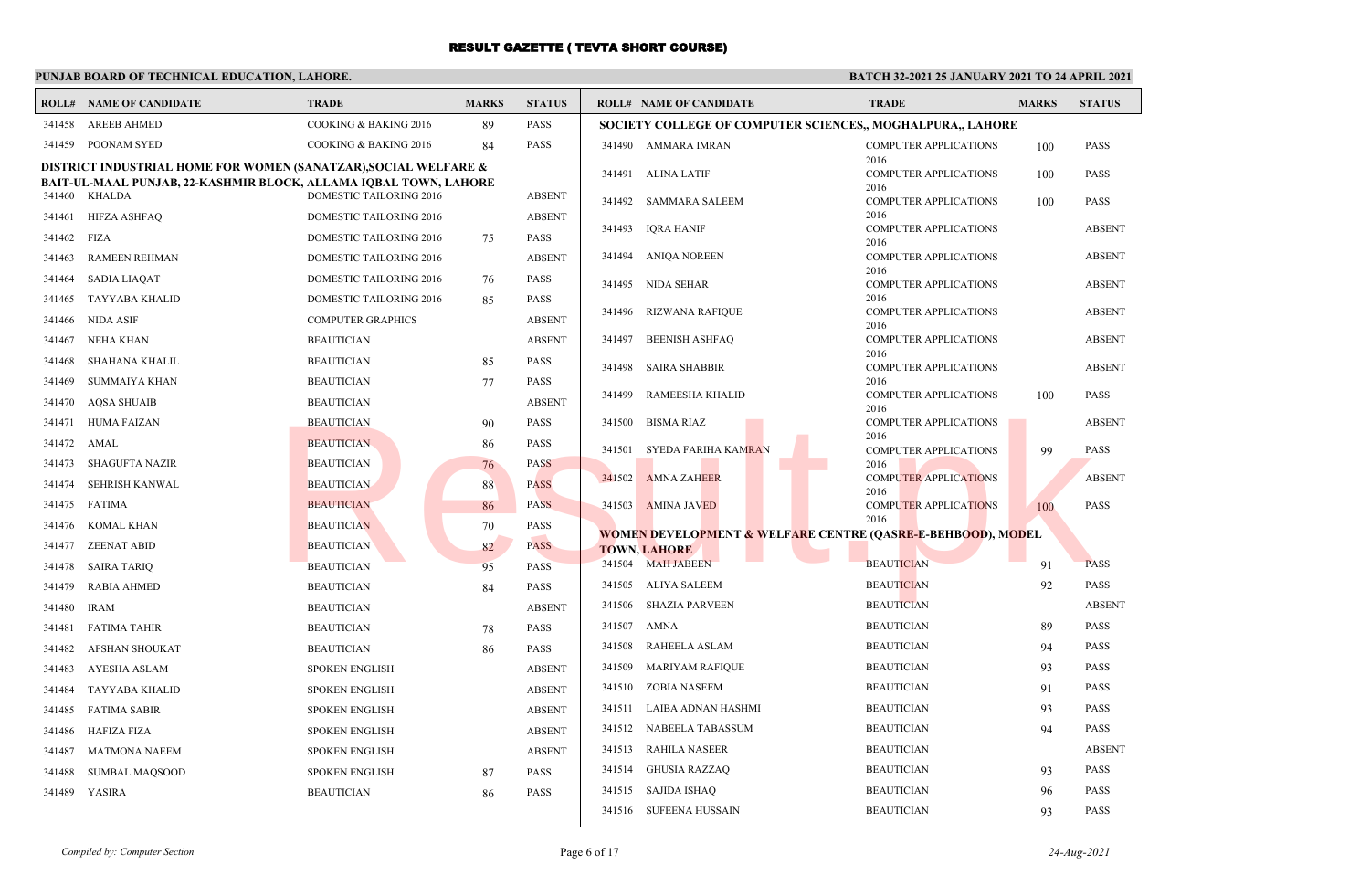### **PUNJAB BOARD OF TECHNICAL EDUCATION, LAHORE.**

|        | <b>ROLL# NAME OF CANDIDATE</b>                                | <b>TRADE</b>                     | <b>MARKS</b> | <b>STATUS</b> |        | <b>ROLL# NAME OF CANDIDATE</b> | <b>TRADE</b>                                                 | <b>MARKS</b> | <b>STATUS</b> |
|--------|---------------------------------------------------------------|----------------------------------|--------------|---------------|--------|--------------------------------|--------------------------------------------------------------|--------------|---------------|
|        | 341517 UROOJ KHALID                                           | <b>BEAUTICIAN</b>                | 94           | PASS          | 341549 | UZAIR HASSAN                   | AUTOCAD 2016                                                 | 82           | <b>PASS</b>   |
|        | 341518 SHABANA AMIN                                           | <b>BEAUTICIAN</b>                | 92           | <b>PASS</b>   |        | 341550 FAKHAR IOBAL            | AUTOCAD 2016                                                 | 86           | <b>PASS</b>   |
| 341519 | <b>NAIMA NAZIR</b>                                            | <b>BEAUTICIAN</b>                | 90           | PASS          | 341551 | KHURRAM SHAHZAD                | AUTOCAD 2016                                                 | 88           | <b>PASS</b>   |
| 341520 | <b>MARIYAM MUSTAFA</b>                                        | <b>BEAUTICIAN</b>                | 93           | PASS          | 341552 | MUHAMMAD AKHLAQ                | AUTOCAD 2016                                                 | 84           | <b>PASS</b>   |
| 341521 | SANA KIRAN ZIAD                                               | <b>BEAUTICIAN</b>                | 95           | PASS          | 341553 | ZAIN UL ABDEEN                 | AUTOCAD 2016                                                 | 85           | <b>PASS</b>   |
| 341522 | <b>FARYAL JAVED</b>                                           | <b>BEAUTICIAN</b>                | 95           | PASS          |        | 341554 ZAIN UL ABIDIN          | <b>COMPUTER APPLICATIONS</b>                                 | 83           | <b>PASS</b>   |
| 341523 | SABIHA WAKEEL                                                 | <b>BEAUTICIAN</b>                | 92           | PASS          |        | 341555 ABU BAKAR HUSSAIN       | 2016<br><b>COMPUTER APPLICATIONS</b>                         | 82           | <b>PASS</b>   |
| 341524 | <b>MARYAM REHMAN</b>                                          | COOKING & BAKING 2016            | 82           | PASS          |        |                                | 2016                                                         |              |               |
| 341525 | <b>MARIA REHMAN</b>                                           | COOKING & BAKING 2016            | 85           | PASS          | 341556 | MUHAMMAD ASAD                  | <b>COMPUTER APPLICATIONS</b><br>2016                         | 84           | <b>PASS</b>   |
| 341526 | <b>TASNEEM RAFIQUE</b>                                        | <b>COOKING &amp; BAKING 2016</b> | 77           | <b>PASS</b>   | 341557 | SALMA SHAMIM                   | <b>COMPUTER APPLICATIONS</b>                                 | 87           | <b>PASS</b>   |
| 341527 | <b>SARMA NAWAZ</b>                                            | COOKING & BAKING 2016            | 81           | PASS          | 341558 | MUHAMMAD SHAMSHAD AKRAM        | 2016<br><b>COMPUTER APPLICATIONS</b>                         | 88           | <b>PASS</b>   |
| 341528 | <b>ANMOL SHAH</b>                                             | <b>COOKING &amp; BAKING 2016</b> |              | <b>ABSENT</b> |        |                                | 2016                                                         |              |               |
| 341529 | <b>SHAMA JABEEN</b>                                           | COOKING & BAKING 2016            | 80           | <b>PASS</b>   | 341559 | RANA MOAZAM MUNEER             | <b>COMPUTER APPLICATIONS</b><br>2016                         | 86           | <b>PASS</b>   |
| 341530 | NARGIS SULTANA                                                | COOKING & BAKING 2016            |              | <b>ABSENT</b> | 341560 | SUMAIRA KHURSHID               | <b>COMPUTER APPLICATIONS</b>                                 | 85           | <b>PASS</b>   |
| 341531 | <b>FARIHA RIAZ</b>                                            | COOKING & BAKING 2016            | 84           | <b>PASS</b>   | 341561 | RIDA RIAZ                      | 2016<br>COMPUTER APPLICATIONS                                | 82           | <b>PASS</b>   |
| 341532 | SADIA MUSTAFA KHAN                                            | <b>COOKING &amp; BAKING 2016</b> | 84           | PASS          |        |                                | 2016                                                         |              |               |
| 341533 | <b>NOSHEEN OAMER</b>                                          | <b>COOKING &amp; BAKING 2016</b> | 86           | PASS          |        | 341562 AHSAN HASSAN            | COMPUTER APPLICATIONS<br>2016                                | 89           | <b>PASS</b>   |
| 341534 | SYEDA EISHA GHAZAL                                            | <b>COOKING &amp; BAKING 2016</b> | 92           | PASS          | 341563 | <b>ISHRAH BIBI</b>             | <b>COMPUTER APPLICATIONS</b>                                 | 84           | <b>PASS</b>   |
| 341535 | NASRA SARWAR                                                  | COOKING & BAKING 2016            | 86           | <b>PASS</b>   | 341564 | MUHAMMAD SHAHBAZ               | 2016<br><b>COMPUTER APPLICATIONS</b>                         | 83           | <b>PASS</b>   |
| 341536 | FARHAT UL NISA                                                | <b>PAINTING</b>                  |              | <b>ABSENT</b> |        |                                | 2016                                                         |              |               |
| 341537 | <b>SEHRISH</b>                                                | <b>PAINTING</b>                  |              | <b>ABSENT</b> |        | 341565 ALI HAMZA               | <b>COMPUTER APPLICATIONS</b><br>2016                         | 84           | <b>PASS</b>   |
| 341538 | NIMRA MUMTAZ                                                  | <b>PAINTING</b>                  | 88           | PASS          |        |                                | HANA DEVELOPMENT VOCATIONAL TRAINING INSTITUTE, MAIN STREET, |              |               |
| 341539 | <b>MEHRESH AAMER</b>                                          | <b>PAINTING</b>                  | 76           | PASS          |        | SOHAWA BOLANI, MANDI BAHAUDDIN |                                                              |              |               |
| 341540 | <b>ANUM AYUB</b>                                              | <b>PAINTING</b>                  | 75           | PASS          |        | 341566 MADIHA TANVEER          | DOMESTIC TAILORING 2016                                      | 85           | <b>PASS</b>   |
| 341541 | <b>MAHNOOR</b>                                                | <b>PAINTING</b>                  | 76           | PASS          | 341567 | ESHA MUZAMIL                   | DOMESTIC TAILORING 2016                                      | 88           | <b>PASS</b>   |
| 341542 | MUSKAN FATIMA                                                 | <b>PAINTING</b>                  | 79           | PASS          | 341568 | HUMAIRA ARSHAD                 | DOMESTIC TAILORING 2016                                      | 87           | <b>PASS</b>   |
| 341543 | <b>BIYA MANSOOR</b>                                           | <b>PAINTING</b>                  |              | <b>ABSENT</b> | 341569 | IQRA RAFIQ                     | DOMESTIC TAILORING 2016                                      | 89           | <b>PASS</b>   |
| 341544 | <b>MAHEEN GUL</b>                                             | <b>PAINTING</b>                  | 78           | PASS          | 341570 | MUQDDAS RAFIQUE                | DOMESTIC TAILORING 2016                                      | 89           | <b>PASS</b>   |
| 341545 | MURAD ALI TARAR                                               | <b>PAINTING</b>                  | 77           | PASS          | 341571 | IQRA GULZAR                    | DOMESTIC TAILORING 2016                                      | 87           | <b>PASS</b>   |
| 341546 | <b>NABIA ARIF</b>                                             | <b>PAINTING</b>                  |              | <b>ABSENT</b> |        | 341572 NAZIA JAVED             | DOMESTIC TAILORING 2016                                      | 83           | <b>PASS</b>   |
|        | 341547 KOKAB RIAZ ABBAS                                       | <b>BEAUTICIAN</b>                | 95           | PASS          |        | 341573 MARIA BIBI              | DOMESTIC TAILORING 2016                                      | 78           | <b>PASS</b>   |
|        | AL-MUSTAFA TECHNICAL COLLEGE, NEAR FAISAL BANK, RAILWAY ROAD, |                                  |              |               |        | 341574 AREEBA QAMAR            | <b>DOMESTIC TAILORING 2016</b>                               | 84           | <b>PASS</b>   |
|        | MANDI BAHAUDDIN<br>341548 ADNAN AKRAM                         | AUTOCAD 2016                     | 89           | PASS          | 341575 | <b>IORA TANVIR</b>             | <b>DOMESTIC TAILORING 2016</b>                               | 87           | <b>PASS</b>   |
|        |                                                               |                                  |              |               |        | 341576 ANSA JABEEN             | <b>DOMESTIC TAILORING 2016</b>                               | 88           | <b>PASS</b>   |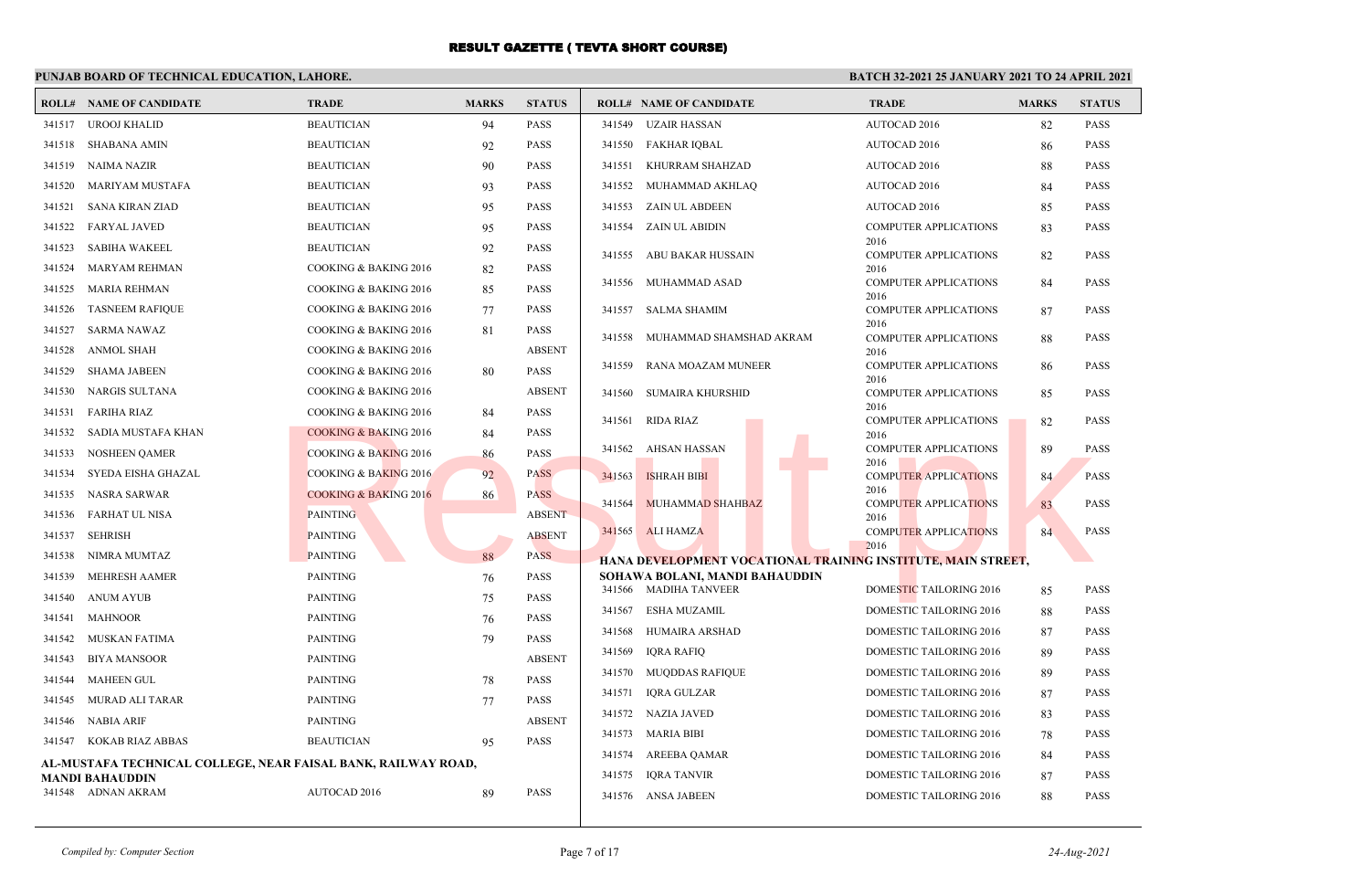### **PUNJAB BOARD OF TECHNICAL EDUCATION, LAHORE.**

#### **BATCH 32-2021 25 JANUARY 2021 TO 24 APRIL 2021**

|        | <b>ROLL# NAME OF CANDIDATE</b>                                | <b>TRADE</b>                         | <b>MARKS</b> | <b>STATUS</b> |        | <b>ROLL# NAME OF CANDIDATE</b>                                 | <b>TRADE</b>                         | <b>MARKS</b> | <b>STATUS</b> |
|--------|---------------------------------------------------------------|--------------------------------------|--------------|---------------|--------|----------------------------------------------------------------|--------------------------------------|--------------|---------------|
| 341577 | JANAT MUGHAL                                                  | DOMESTIC TAILORING 2016              | 89           | <b>PASS</b>   |        | 341607 MUHAMMAD MUQARAB KHAN                                   | <b>COMPUTER APPLICATIONS</b>         | 73           | <b>PASS</b>   |
| 341578 | AROOJ FATIMA                                                  | DOMESTIC TAILORING 2016              | 88           | <b>PASS</b>   | 341608 | <b>RIZWAN QAMAR</b>                                            | 2016<br><b>COMPUTER APPLICATIONS</b> |              | <b>ABSENT</b> |
| 341579 | <b>RAFIA MASOOD</b>                                           | DOMESTIC TAILORING 2016              | 87           | <b>PASS</b>   |        |                                                                | 2016                                 |              |               |
| 341580 | <b>ANIBA ISHTIAQ</b>                                          | DOMESTIC TAILORING 2016              | 87           | <b>PASS</b>   | 341609 | <b>SAEED ULLAH</b>                                             | <b>COMPUTER APPLICATIONS</b><br>2016 | 83           | <b>PASS</b>   |
| 341581 | AROOJ AZAM                                                    | DOMESTIC TAILORING 2016              | 92           | <b>PASS</b>   | 341610 | MUHAMMAD AFAQ                                                  | <b>COMPUTER APPLICATIONS</b>         | 83           | <b>PASS</b>   |
| 341582 | HUMAIRA KAINAT                                                | DOMESTIC TAILORING 2016              | 88           | PASS          | 341611 | <b>SARMAD SADEED</b>                                           | 2016<br><b>COMPUTER APPLICATIONS</b> | 69           | <b>PASS</b>   |
| 341583 | LAIBA KHALID                                                  | DOMESTIC TAILORING 2016              | 88           | <b>PASS</b>   |        |                                                                | 2016                                 |              |               |
| 341584 | <b>TANZILA ASHRAF</b>                                         | DOMESTIC TAILORING 2016              | 91           | <b>PASS</b>   |        | 341612 MUHAMMAD NAZAKAT                                        | <b>COMPUTER APPLICATIONS</b><br>2016 | 78           | <b>PASS</b>   |
| 341585 | <b>SIDRA MUBEEN</b>                                           | DOMESTIC TAILORING 2016              | 90           | <b>PASS</b>   |        | 341613 ABDUL MANAN                                             | <b>COMPUTER APPLICATIONS</b>         | 82           | <b>PASS</b>   |
| 341586 | AMARA SHAFAQ                                                  | DOMESTIC TAILORING 2016              | 88           | <b>PASS</b>   |        | 341614 MUHAMMAD BILAL                                          | 2016<br><b>COMPUTER APPLICATIONS</b> | 75           | <b>PASS</b>   |
| 341587 | RABIA KAINAT                                                  | DOMESTIC TAILORING 2016              | 85           | <b>PASS</b>   |        |                                                                | 2016                                 |              |               |
| 341588 | NASIRA RANI                                                   | DOMESTIC TAILORING 2016              | 87           | <b>PASS</b>   | 341615 | SAQIB AWAIS                                                    | <b>COMPUTER APPLICATIONS</b><br>2016 | 79           | <b>PASS</b>   |
| 341589 | ANSA SHARIF                                                   | DOMESTIC TAILORING 2016              | 88           | <b>PASS</b>   |        | 341616 HARIS BIN NISAR                                         | <b>COMPUTER APPLICATIONS</b>         | 91           | <b>PASS</b>   |
| 341590 | <b>RASHNA SATTAR</b>                                          | DOMESTIC TAILORING 2016              | 68           | PASS          |        |                                                                | 2016                                 |              |               |
| 341591 | <b>BUSHRA MUKHTAR</b>                                         | DOMESTIC TAILORING 2016              | 81           | PASS          |        | DR. A.Q. KHAN INSTITUTE OF TECHNOLOGY, M.M ROAD, MIANWALI      |                                      |              |               |
|        | 341592 ZAINAB BIBI                                            | <b>DOMESTIC TAILORING 2016</b>       | 88           | PASS          |        | 341617 MUHAMMAD NAEEM                                          | SAFETY INSPECTOR 2016                | 88           | <b>PASS</b>   |
| 341593 | SAMEEAH TAVNVIR                                               | <b>DOMESTIC TAILORING 2016</b>       | 87           | <b>PASS</b>   |        | 341618 MUHAMMAD TARIQ                                          | SAFETY INSPECTOR 2016                | 86           | <b>PASS</b>   |
| 341594 | <b>ULFAT SHAHZADI</b>                                         | <b>DOMESTIC TAILORING 2016</b>       | 86           | <b>PASS</b>   |        | 341619 SAIF ULLAH                                              | <b>SAFETY INSPECTOR 2016</b>         | 86           | <b>PASS</b>   |
|        | 341595 MUNAWAR FATIMA                                         | <b>DOMESTIC TAILORING 2016</b>       | 89           | <b>PASS</b>   | 341620 | <b>AHMAD HASSAN</b>                                            | <b>COMPUTER APPLICATIONS</b><br>2016 | 90           | <b>PASS</b>   |
|        | CHENAB POLYTECHNIC INSTITUTE, MAIN GUJRAT ROAD, PHALIA        |                                      |              |               | 341621 | <b>RANA QAISAR</b>                                             | <b>COMPUTER APPLICATIONS</b><br>2016 | 88           | <b>PASS</b>   |
|        | 341596 MUDASSAR MEHMOOD                                       | AUTOCAD 2016                         | 96           | <b>PASS</b>   | 341622 | MUHAMMAD ARSLAN SHAUKAT                                        | <b>COMPUTER APPLICATIONS</b>         | 86           | <b>PASS</b>   |
|        | 341597 HAMZA ALI                                              | AUTOCAD 2016                         | 96           | PASS          | 341623 | MUHAMMAD ZEESHAN                                               | 2016<br><b>COMPUTER APPLICATIONS</b> | 87           | <b>PASS</b>   |
| 341598 | USAMA HASSAN                                                  | AUTOCAD 2016                         | 96           | <b>PASS</b>   |        |                                                                | 2016                                 |              |               |
| 341599 | <b>KHALIL HASSAN</b>                                          | AUTOCAD 2016                         | 99           | PASS          | 341624 | HASHIM KHAN NIAZI                                              | <b>COMPUTER APPLICATIONS</b><br>2016 | 88           | <b>PASS</b>   |
| 341600 | MUHAMMAD HUZAIFA HASSAN                                       | AUTOCAD 2016                         | 98           | <b>PASS</b>   | 341625 | MUHAMMAD SAJJAD                                                | <b>COMPUTER APPLICATIONS</b>         | 90           | <b>PASS</b>   |
|        | 341601 NADEEM ABBAS                                           | AUTOCAD 2016                         | 96           | PASS          |        | 341626 MUHAMMAD BILAL                                          | 2016                                 |              | <b>PASS</b>   |
|        | COTTAGE,, NAMMAL, NEAR DHOKE MASTIAL, 35 KILOMETTER, MIANWALI |                                      |              |               |        |                                                                | <b>COMPUTER APPLICATIONS</b><br>2016 | 93           |               |
|        | 341602 NAZAR ABBAS                                            | <b>COMPUTER APPLICATIONS</b><br>2016 | 74           | <b>PASS</b>   | 341627 | SADIA KHAN                                                     | <b>COMPUTER APPLICATIONS</b><br>2016 | 95           | <b>PASS</b>   |
| 341603 | <b>UMER FAROOQ</b>                                            | <b>COMPUTER APPLICATIONS</b><br>2016 | 93           | <b>PASS</b>   | 341628 | NASIRA SULTANA                                                 | <b>COMPUTER APPLICATIONS</b><br>2016 | 94           | <b>PASS</b>   |
| 341604 | MUHAMMAD ISHAO                                                | <b>COMPUTER APPLICATIONS</b>         | 87           | <b>PASS</b>   | 341629 | MUHAMMAD MUZAMIL                                               | <b>COMPUTER APPLICATIONS</b><br>2016 | 89           | <b>PASS</b>   |
| 341605 | MUHAMMAD QADEER                                               | 2016<br><b>COMPUTER APPLICATIONS</b> | 83           | <b>PASS</b>   |        | 341630 SABIR REHMAN                                            | <b>COMPUTER APPLICATIONS</b><br>2016 | 92           | <b>PASS</b>   |
| 341606 | <b>SHAKEEL AFZAL</b>                                          | 2016<br><b>COMPUTER APPLICATIONS</b> |              | <b>ABSENT</b> |        | <b>GOVERNMENT TECHNICAL TRAINING CENTRE (FEMALE), , PIPLAN</b> |                                      |              |               |
|        |                                                               | 2016                                 |              |               |        | 341631 MAHRUKH                                                 | HAND EMBROIDERY                      | 93           | <b>PASS</b>   |
|        |                                                               |                                      |              |               |        |                                                                |                                      |              |               |

*Compiled by: Computer Section* Page 8 of 17 *24-Aug-2021*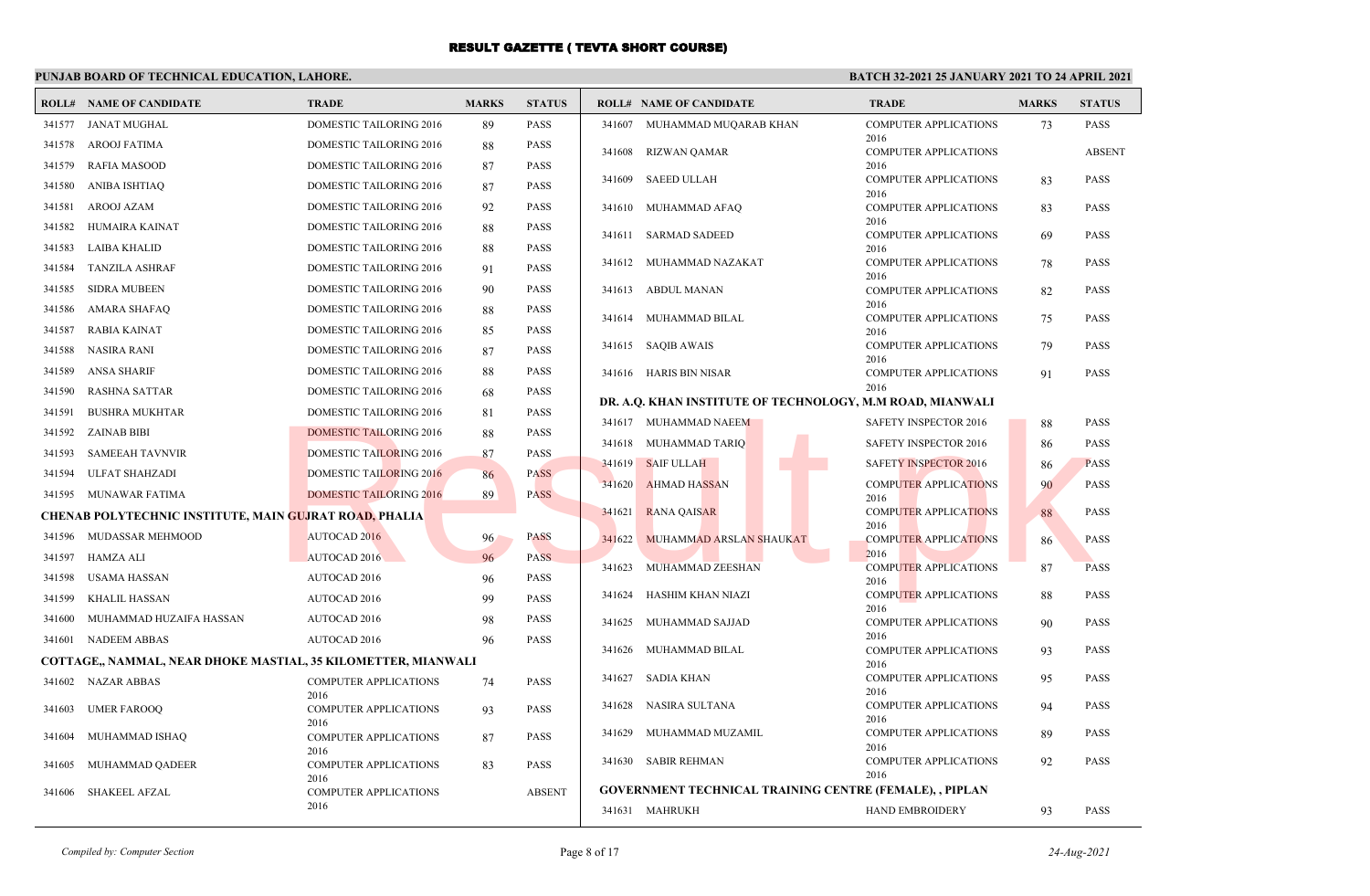### **PUNJAB BOARD OF TECHNICAL EDUCATION, LAHORE.**

|        | <b>ROLL# NAME OF CANDIDATE</b>                                                | <b>TRADE</b>                     | <b>MARKS</b> | <b>STATUS</b> |        | <b>ROLL# NAME OF CANDIDATE</b>                                            | <b>TRADE</b>                         | <b>MARKS</b> | <b>STATUS</b> |
|--------|-------------------------------------------------------------------------------|----------------------------------|--------------|---------------|--------|---------------------------------------------------------------------------|--------------------------------------|--------------|---------------|
|        | 341632 KINZA ISHAO                                                            | <b>HAND EMBROIDERY</b>           | 94           | <b>PASS</b>   | 341663 | BAZGA MUHAMMAD ABBAS                                                      | COOKING & BAKING 2016                | 93           | <b>PASS</b>   |
| 341633 | ALIHA KANWAL                                                                  | <b>HAND EMBROIDERY</b>           | 78           | <b>PASS</b>   | 341664 | FAKHAR UN NISA                                                            | COOKING & BAKING 2016                | 88           | <b>PASS</b>   |
| 341634 | WAJIHA KANWAL                                                                 | <b>HAND EMBROIDERY</b>           |              | <b>ABSENT</b> | 341665 | <b>FATIMA MAJEED</b>                                                      | COOKING & BAKING 2016                | 87           | <b>PASS</b>   |
| 341635 | <b>HASEENA BIBI</b>                                                           | <b>HAND EMBROIDERY</b>           | 77           | <b>PASS</b>   | 341666 | MALAIKA IMRAN                                                             | COOKING & BAKING 2016                | 91           | <b>PASS</b>   |
| 341636 | JAMILA BIBI                                                                   | HAND EMBROIDERY                  | 90           | <b>PASS</b>   | 341667 | MAIRA SIDDIQ RAO                                                          | COOKING & BAKING 2016                | 92           | <b>PASS</b>   |
| 341637 | <b>CHANDA NOUREEN</b>                                                         | <b>HAND EMBROIDERY</b>           | 91           | <b>PASS</b>   | 341668 | MEHAK ABDUL SATTAR                                                        | COOKING & BAKING 2016                | 84           | <b>PASS</b>   |
| 341638 | <b>AQSA BIBI</b>                                                              | HAND EMBROIDERY                  | 80           | <b>PASS</b>   | 341669 | MEMOONA HAFEEZ                                                            | COOKING & BAKING 2016                | 89           | <b>PASS</b>   |
| 341639 | <b>ASIA SALEEM</b>                                                            | <b>HAND EMBROIDERY</b>           | 87           | <b>PASS</b>   |        | 341670 SABA ASHRAF                                                        | COOKING & BAKING 2016                | 94           | <b>PASS</b>   |
| 341640 | <b>IQRA ZAFAR</b>                                                             | HAND EMBROIDERY                  | 87           | PASS          | 341671 | <b>SABAH MURTAZA</b>                                                      | COOKING & BAKING 2016                | 88           | <b>PASS</b>   |
| 341641 | ESMA                                                                          | <b>HAND EMBROIDERY</b>           | 84           | <b>PASS</b>   | 341672 | SIDRA MURTAZA                                                             | COOKING & BAKING 2016                | 85           | <b>PASS</b>   |
| 341642 | SYEDA SHAZMA AMBER                                                            | HAND EMBROIDERY                  | 81           | PASS          | 341673 | SYEDA FARAH BUKHARI                                                       | COOKING & BAKING 2016                | 95           | <b>PASS</b>   |
| 341643 | SYEDA TAHZEEB ZAHRA                                                           | <b>HAND EMBROIDERY</b>           | 75           | <b>PASS</b>   | 341674 | UMAMA MUGHAL                                                              | COOKING & BAKING 2016                | 92           | <b>PASS</b>   |
| 341644 | <b>SAIRA BIBI</b>                                                             | HAND EMBROIDERY                  |              | <b>ABSENT</b> |        | 341675 ZAINAB MAJEED                                                      | COOKING & BAKING 2016                | 86           | <b>PASS</b>   |
|        | 341645 SHEHRIN ASLAM                                                          | <b>HAND EMBROIDERY</b>           | 80           | <b>PASS</b>   |        | SOS MULTAN INSTITUTE OF TECHNOLOGY, COLONY TEXTILE MILLS LTD.             |                                      |              |               |
|        | FARRUKH MUKHTAR VOCATIONAL CENTRE (GULSHAN), HUSSAIN MILL                     |                                  |              |               |        | <b>SHERSHAH ROAD,, MULTAN</b><br>341676 SAWARA ZAFAR                      | <b>BEAUTICIAN</b>                    | 95           | <b>PASS</b>   |
|        | OPPOSIT TIMBER MARKET,VEHARI ROAD, <mark>MULTAN</mark> ,<br>341646 AMNA ANWAR | <b>COOKING &amp; BAKING 2016</b> | 87           | <b>PASS</b>   |        | 341677 RIMSHA                                                             | <b>BEAUTICIAN</b>                    | 95           | <b>PASS</b>   |
| 341647 | HURAIMA                                                                       | <b>COOKING &amp; BAKING 2016</b> | 95           | <b>PASS</b>   |        | <b>GLOBAL COLLEGE OF TECHNOLOGY, NEAR CHOWK NOOR SHAH, KOT ADDU</b>       |                                      |              |               |
| 341648 | JABEEN FATIMA                                                                 | <b>COOKING &amp; BAKING 2016</b> | 89           | <b>PASS</b>   |        | 341678 MUHAMMAD UZAIR                                                     | <b>COMPUTER APPLICATIONS</b>         | 95           | <b>PASS</b>   |
| 341649 | MISBAH LIAOAT                                                                 | <b>COOKING &amp; BAKING 2016</b> | 93           | <b>PASS</b>   |        |                                                                           | 2016                                 |              |               |
| 341650 | MUSKAN KANWAL                                                                 | COOKING & BAKING 2016            | 87           | <b>PASS</b>   |        | 341679 AZHAR ABBAS                                                        | <b>COMPUTER APPLICATIONS</b><br>2016 | 97           | <b>PASS</b>   |
| 341651 | NADIA IQBAL                                                                   | <b>COOKING &amp; BAKING 2016</b> |              | <b>ABSENT</b> |        | 341680 RAFAQAT HUSSAIN                                                    | <b>COMPUTER APPLICATIONS</b>         | 97           | PASS          |
| 341652 | NATASHA AKRAM                                                                 | COOKING & BAKING 2016            | 93           | PASS          |        | <b>IDARA TALEEM O AGAHI VOCATIONAL TRAINING INSTITUTE, , MUZAFFARGARH</b> | 2016                                 |              |               |
| 341653 | NAYYAB GUL                                                                    | COOKING & BAKING 2016            | 93           | <b>PASS</b>   | 341681 | <b>RAYSHAM NAZEER</b>                                                     | <b>BEAUTICIAN</b>                    | 86           | <b>PASS</b>   |
| 341654 | NIMRA MURTAZA                                                                 | COOKING & BAKING 2016            | 91           | <b>PASS</b>   |        | 341682 AQSA GULL                                                          | <b>BEAUTICIAN</b>                    | 98           | <b>PASS</b>   |
| 341655 | <b>RAMILA ZAHID</b>                                                           | COOKING & BAKING 2016            | 91           | <b>PASS</b>   | 341683 | <b>SIDRA BIBI</b>                                                         | <b>BEAUTICIAN</b>                    | 93           | <b>PASS</b>   |
| 341656 | <b>ROMANA GUL</b>                                                             | COOKING & BAKING 2016            | 94           | <b>PASS</b>   | 341684 | <b>TAHREEM ABBAS</b>                                                      | <b>BEAUTICIAN</b>                    | 90           | <b>PASS</b>   |
| 341657 | <b>SABRINA</b>                                                                | COOKING & BAKING 2016            | 88           | <b>PASS</b>   | 341685 | ANAM IRSHAD                                                               | <b>BEAUTICIAN</b>                    | 95           | <b>PASS</b>   |
| 341658 | <b>SAHAR EJAZ</b>                                                             | COOKING & BAKING 2016            | 88           | <b>PASS</b>   | 341686 | AYESHA MAHNOOR                                                            | <b>BEAUTICIAN</b>                    | 95           | <b>PASS</b>   |
| 341659 | <b>SANA SHARIF</b>                                                            | COOKING & BAKING 2016            | 93           | <b>PASS</b>   | 341687 | <b>AQSA TABUSSAM</b>                                                      | <b>BEAUTICIAN</b>                    | 97           | <b>PASS</b>   |
| 341660 | SHAZIA PARVEEN                                                                | COOKING & BAKING 2016            | 90           | PASS          | 341688 | <b>SIDRA IQBAL</b>                                                        | <b>BEAUTICIAN</b>                    | 93           | <b>PASS</b>   |
|        | <b>FARRUKH MUKHTAR VOCATIONAL EDUCATION CENTRE (MADNI), OPP. MADNI</b>        |                                  |              |               | 341689 | <b>SHAKEELA ZULFIQAR</b>                                                  | <b>BEAUTICIAN</b>                    | 95           | <b>PASS</b>   |
|        | PARK, MADNI CHOK,, MULTAN                                                     |                                  |              |               | 341690 | <b>SIDRA AMEER</b>                                                        | <b>BEAUTICIAN</b>                    | 94           | <b>PASS</b>   |
|        | 341661 AAENA FARAS BHATTI                                                     | COOKING & BAKING 2016            | 89           | PASS          |        | 341691 AZKA ASLAM                                                         | <b>BEAUTICIAN</b>                    | 95           | <b>PASS</b>   |
|        | 341662 AMUN IQBAL                                                             | COOKING & BAKING 2016            | 84           | <b>PASS</b>   |        |                                                                           |                                      |              |               |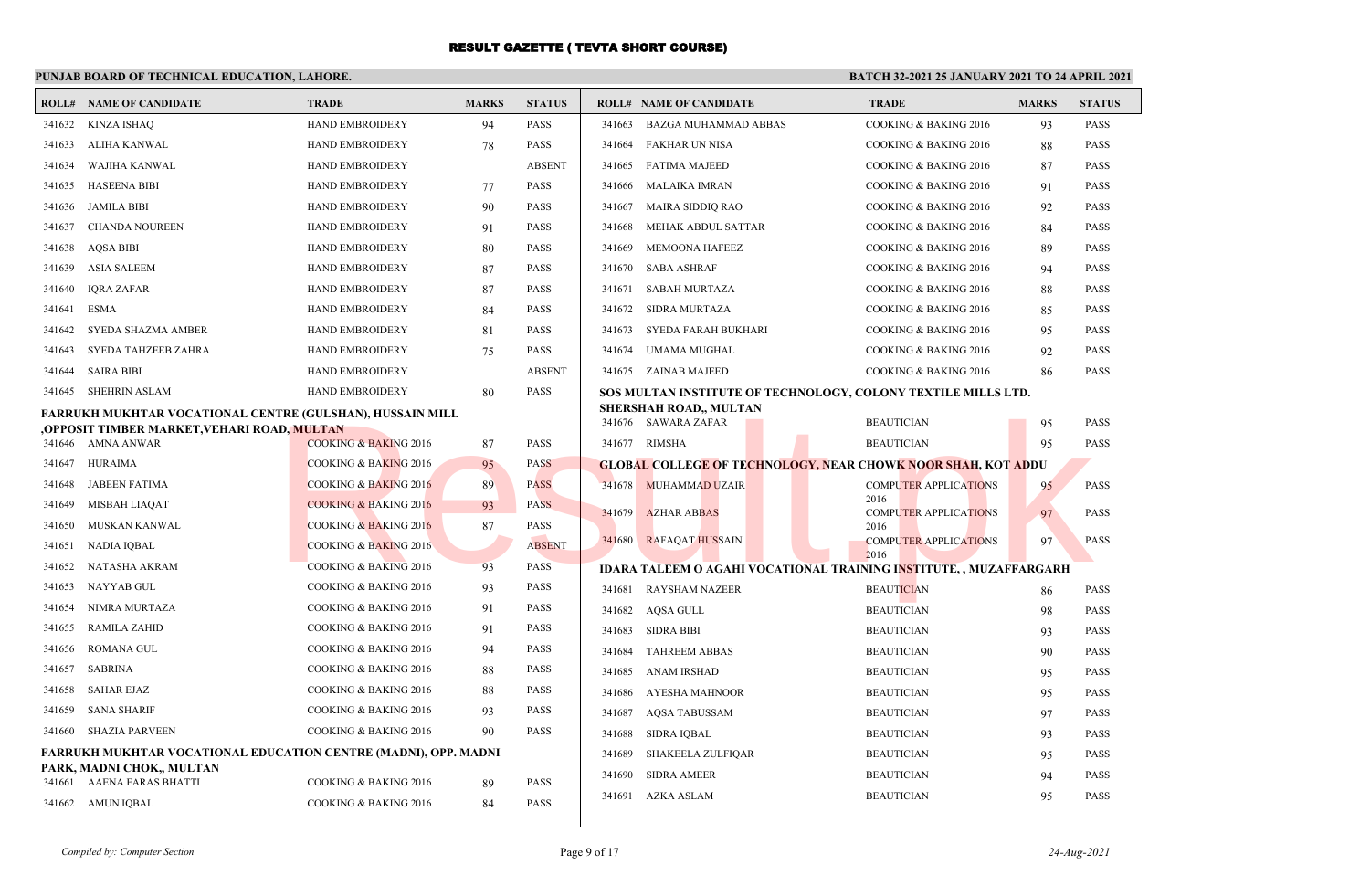### **PUNJAB BOARD OF TECHNICAL EDUCATION, LAHORE.**

|        | <b>ROLL# NAME OF CANDIDATE</b> | <b>TRADE</b>      | <b>MARKS</b> | <b>STATUS</b> |                   | <b>ROLL# NAME OF CANDIDATE</b> | <b>TRADE</b>                   | <b>MARKS</b> | <b>STATUS</b> |
|--------|--------------------------------|-------------------|--------------|---------------|-------------------|--------------------------------|--------------------------------|--------------|---------------|
| 341692 | SHANZA ASGHAR                  | <b>BEAUTICIAN</b> | 97           | <b>PASS</b>   | 341726            | RIMSHA FAZAL                   | <b>BEAUTICIAN</b>              | 96           | <b>PASS</b>   |
| 341693 | HAJRA IRFAN                    | <b>BEAUTICIAN</b> | 97           | <b>PASS</b>   |                   | 341727 ATIBA KAMAL             | <b>BEAUTICIAN</b>              | 98           | PASS          |
| 341694 | <b>MARYAM RAFIQ</b>            | <b>BEAUTICIAN</b> | 94           | <b>PASS</b>   | 341728            | AYESHA AMIR                    | <b>BEAUTICIAN</b>              | 96           | <b>PASS</b>   |
| 341695 | <b>HIRA SAMREEN</b>            | <b>BEAUTICIAN</b> | 98           | <b>PASS</b>   | 341729            | RIMSHA ISMAIL                  | <b>BEAUTICIAN</b>              | 98           | PASS          |
| 341696 | <b>MUSKAN HAASAN</b>           | <b>BEAUTICIAN</b> | 98           | <b>PASS</b>   | 341730            | MUNAZA GUL                     | <b>DOMESTIC TAILORING 2016</b> | 95           | <b>PASS</b>   |
| 341697 | <b>ANZA MAJID</b>              | <b>BEAUTICIAN</b> | 98           | <b>PASS</b>   | 341731            | AROOSA TAUHEED                 | <b>DOMESTIC TAILORING 2016</b> | 96           | <b>PASS</b>   |
| 341698 | <b>SHAIDA KHAN</b>             | <b>BEAUTICIAN</b> | 97           | <b>PASS</b>   |                   | 341732 SAMIA IJAZ              | DOMESTIC TAILORING 2016        | 93           | PASS          |
| 341699 | <b>TOOBA SHEHZADI</b>          | <b>BEAUTICIAN</b> | 97           | <b>PASS</b>   | 341733            | ASIA SALEEM                    | <b>DOMESTIC TAILORING 2016</b> | 93           | <b>PASS</b>   |
| 341700 | MUSHYEDA SAIFULLAH             | <b>BEAUTICIAN</b> | 96           | <b>PASS</b>   | 341734            | <b>IFRA IQBAL</b>              | DOMESTIC TAILORING 2016        | 92           | PASS          |
| 341701 | <b>SANIA SALAHUDDIN</b>        | <b>BEAUTICIAN</b> | 98           | <b>PASS</b>   |                   | 341735 LAIBA AMIR              | <b>DOMESTIC TAILORING 2016</b> | 89           | <b>PASS</b>   |
| 341702 | <b>SAIMA MURTAZA</b>           | <b>BEAUTICIAN</b> | 98           | <b>PASS</b>   |                   | 341736 ANAM NISAR              | DOMESTIC TAILORING 2016        | 91           | PASS          |
| 341703 | <b>ZAINAB BASHIR</b>           | <b>BEAUTICIAN</b> | 98           | <b>PASS</b>   | 341737            | <b>AREEBA ASIF</b>             | DOMESTIC TAILORING 2016        | 92           | <b>PASS</b>   |
| 341704 | <b>HUMAIRA LALL</b>            | <b>BEAUTICIAN</b> | 98           | <b>PASS</b>   | 341738            | SAFIA KHADIM                   | <b>DOMESTIC TAILORING 2016</b> | 90           | <b>PASS</b>   |
| 341705 | <b>ZAHRA ASIF</b>              | <b>BEAUTICIAN</b> | 97           | <b>PASS</b>   | 341739            | MUNAZA NAWAZ                   | <b>DOMESTIC TAILORING 2016</b> | 93           | PASS          |
| 341706 | MALIKA ZULFIQAR                | <b>BEAUTICIAN</b> | 96           | <b>PASS</b>   | 341740            | SIDRA TUL MUNTAHA              | <b>DOMESTIC TAILORING 2016</b> | 92           | <b>PASS</b>   |
| 341707 | <b>KAINAT NAJEEB</b>           | <b>BEAUTICIAN</b> | 94           | <b>PASS</b>   | 341741            | <b>ESHRAR SHAHEEN</b>          | <b>DOMESTIC TAILORING 2016</b> | 89           | <b>PASS</b>   |
| 341708 | RIDA ZAINAB DASTI              | <b>BEAUTICIAN</b> | 96           | <b>PASS</b>   | 341742            | <b>AYESHA ABBAS</b>            | DOMESTIC TAILORING 2016        | 87           | PASS          |
| 341709 | <b>NAGINA BIBI</b>             | <b>BEAUTICIAN</b> | 96           | <b>PASS</b>   | 341743            | <b>ASIA NAWAZ</b>              | <b>DOMESTIC TAILORING 2016</b> | 92           | <b>PASS</b>   |
| 341710 | <b>AQSA BANO</b>               | <b>BEAUTICIAN</b> | 96           | <b>PASS</b>   | 341744            | <b>USWA FATIMA</b>             | DOMESTIC TAILORING 2016        | 89           | PASS          |
| 341711 | NABA SHAHZADI                  | <b>BEAUTICIAN</b> | 98           | <b>PASS</b>   | 341745            | <b>ZAINAB</b>                  | DOMESTIC TAILORING 2016        | 91           | <b>PASS</b>   |
| 341712 | <b>AQSA BATOOL</b>             | <b>BEAUTICIAN</b> | 96           | <b>PASS</b>   | 341746            | <b>AIMAN ASLAM</b>             | <b>DOMESTIC TAILORING 2016</b> | 95           | PASS          |
| 341713 | SABIHA NUSSAIN                 | <b>BEAUTICIAN</b> | 96           | <b>PASS</b>   | 341747            | <b>IRAM SHAHZADI</b>           | <b>DOMESTIC TAILORING 2016</b> | -88          | <b>PASS</b>   |
| 341714 | HUMAIRA GULL                   | <b>BEAUTICIAN</b> | 96           | <b>PASS</b>   | 341748            | MARIA KANWAL                   | <b>DOMESTIC TAILORING 2016</b> | 95           | PASS          |
| 341715 | RUKHSANA RAMZAN                | <b>BEAUTICIAN</b> | 96           | <b>PASS</b>   | 341749            | AREESHA RAMZAN                 | DOMESTIC TAILORING 2016        | 92           | PASS          |
| 341716 | <b>SADAF IDREES</b>            | <b>BEAUTICIAN</b> | 90           | <b>PASS</b>   | 341750            | <b>AMBREEN ASGHAR</b>          | DOMESTIC TAILORING 2016        | 91           | <b>PASS</b>   |
| 341717 | <b>EISHA GULFAM</b>            | <b>BEAUTICIAN</b> | 90           | <b>PASS</b>   | 341751            | GUINAZ                         | DOMESTIC TAILORING 2016        | 88           | PASS          |
| 341718 | SEHRISH GULL                   | <b>BEAUTICIAN</b> | 94           | <b>PASS</b>   | 341752 SAFIA      |                                | <b>DOMESTIC TAILORING 2016</b> | 90           | <b>PASS</b>   |
| 341719 | <b>AYESHA SADIQA</b>           | <b>BEAUTICIAN</b> | 96           | <b>PASS</b>   | 341753 ULFAI BIBI |                                | DOMESTIC TAILORING 2016        | 95           | PASS          |
| 341720 | <b>UNSA HUSAIN</b>             | <b>BEAUTICIAN</b> | 86           | <b>PASS</b>   | 341754            | <b>SHAISTA SABIR</b>           | <b>DOMESTIC TAILORING 2016</b> | 91           | <b>PASS</b>   |
| 341721 | TAHIRA QAMAR UL DIN            | <b>BEAUTICIAN</b> | 91           | <b>PASS</b>   | 341755            | JIA NOOR                       | <b>DOMESTIC TAILORING 2016</b> | 91           | <b>PASS</b>   |
| 341722 | <b>SUMAYA ASLAM</b>            | <b>BEAUTICIAN</b> | 94           | <b>PASS</b>   | 341756            | TAYYABHA ZAFFAR ULLAH          | DOMESTIC TAILORING 2016        | 97           | <b>PASS</b>   |
| 341723 | <b>AROOSA NARGIS</b>           | <b>BEAUTICIAN</b> | 94           | <b>PASS</b>   | 341757            | TEHMINA RAMZAN                 | DOMESTIC TAILORING 2016        | 89           | <b>PASS</b>   |
| 341724 | <b>NIMRA SALEEM</b>            | <b>BEAUTICIAN</b> | 94           | <b>PASS</b>   | 341758            | <b>MISBHA ABBAS</b>            | DOMESTIC TAILORING 2016        | 85           | PASS          |
|        | 341725 SHAZIA IRSHAD           | <b>BEAUTICIAN</b> | 96           | <b>PASS</b>   | 341759            | SUMAIRA SHABIR                 | <b>DOMESTIC TAILORING 2016</b> | 85           | <b>PASS</b>   |
|        |                                |                   |              |               |                   |                                |                                |              |               |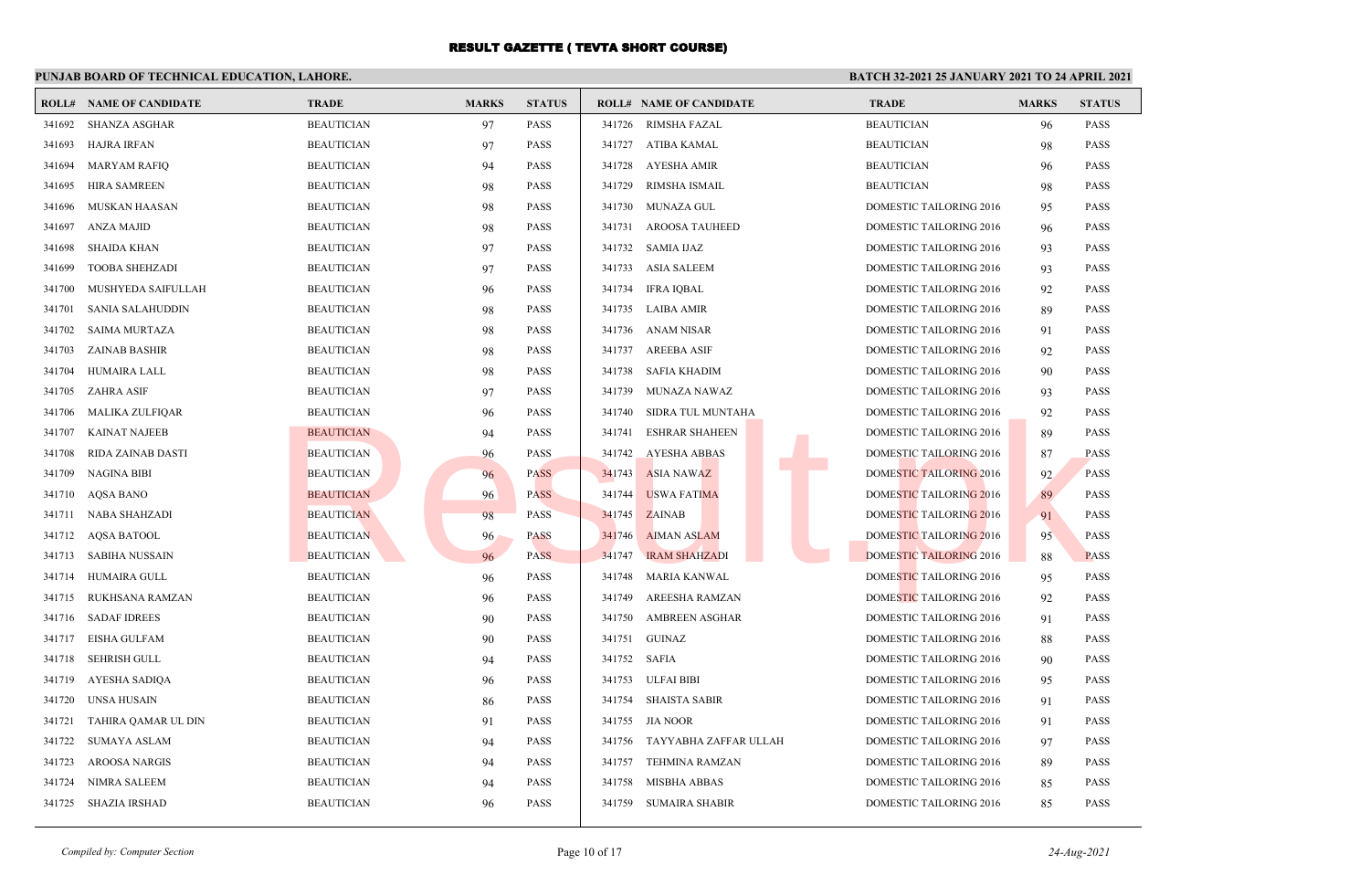### **PUNJAB BOARD OF TECHNICAL EDUCATION, LAHORE.**

|        | <b>ROLL# NAME OF CANDIDATE</b> | <b>TRADE</b>                      | <b>MARKS</b> | <b>STATUS</b> |        | <b>ROLL# NAME OF CANDIDATE</b> | <b>TRADE</b>                      | <b>MARKS</b> | <b>STATUS</b> |
|--------|--------------------------------|-----------------------------------|--------------|---------------|--------|--------------------------------|-----------------------------------|--------------|---------------|
| 341760 | TANZEELLAH KANWAL              | <b>DOMESTIC TAILORING 2016</b>    | 88           | <b>PASS</b>   |        | 341790 SHAZIA MANZOOR          | <b>MACHINE EMBROIDERY</b>         | 89           | <b>PASS</b>   |
| 341761 | <b>RABIA FARHAT</b>            | DOMESTIC TAILORING 2016           | 92           | <b>PASS</b>   |        | 341791 FARIA YAQOOB            | 2016<br><b>MACHINE EMBROIDERY</b> | 87           | <b>PASS</b>   |
| 341762 | <b>RIFAT SHAHEEN</b>           | DOMESTIC TAILORING 2016           | 92           | <b>PASS</b>   |        |                                | 2016                              |              |               |
| 341763 | ABEERA                         | DOMESTIC TAILORING 2016           | 90           | <b>PASS</b>   |        | 341792 AYESHA AKHTAR           | <b>MACHINE EMBROIDERY</b><br>2016 | 91           | <b>PASS</b>   |
| 341764 | <b>SAIMA RASHEED</b>           | DOMESTIC TAILORING 2016           | 88           | <b>PASS</b>   |        | 341793 JANNAT BIBI             | <b>MACHINE EMBROIDERY</b>         | 91           | <b>PASS</b>   |
| 341765 | ANILA ABID                     | <b>DOMESTIC TAILORING 2016</b>    | 92           | <b>PASS</b>   |        | 341794 AREEBA BATOOL           | 2016<br>MACHINE EMBROIDERY        | 91           | <b>PASS</b>   |
| 341766 | MALAIKA KHALIL                 | DOMESTIC TAILORING 2016           | 91           | <b>PASS</b>   |        |                                | 2016                              |              |               |
| 341767 | <b>IORA AFZAL</b>              | DOMESTIC TAILORING 2016           | 95           | <b>PASS</b>   |        | 341795 SADIA BIBI              | <b>MACHINE EMBROIDERY</b>         | 93           | <b>PASS</b>   |
| 341768 | <b>NOREEN BASHEER</b>          | DOMESTIC TAILORING 2016           | 91           | <b>PASS</b>   |        | 341796 HAFSA HUSSAIN           | 2016<br><b>MACHINE EMBROIDERY</b> | 86           | <b>PASS</b>   |
| 341769 | SOBIA ZAFAR ULLAH              | <b>DOMESTIC TAILORING 2016</b>    | 97           | <b>PASS</b>   |        |                                | 2016                              |              |               |
| 341770 | <b>SAWERA SHAFIQ</b>           | DOMESTIC TAILORING 2016           | 93           | <b>PASS</b>   |        | 341797 MAIZA BASHIR            | MACHINE EMBROIDERY<br>2016        | 85           | <b>PASS</b>   |
| 341771 | SOBIA RANI                     | <b>DOMESTIC TAILORING 2016</b>    | 94           | <b>PASS</b>   |        | 341798 UZMA BASHIR             | <b>MACHINE EMBROIDERY</b>         | 88           | <b>PASS</b>   |
|        | 341772 BANO AKHTAR             | DOMESTIC TAILORING 2016           | 93           | <b>PASS</b>   |        | 341799 HIRA NOOR               | 2016<br><b>MACHINE EMBROIDERY</b> | 88           | <b>PASS</b>   |
|        | 341773 ALIA MUREED             | <b>DOMESTIC TAILORING 2016</b>    | 89           | <b>PASS</b>   |        |                                | 2016                              |              |               |
| 341774 | AMNA ZAFFAR                    | DOMESTIC TAILORING 2016           | 91           | <b>PASS</b>   | 341800 | SHAZMA ZAHRA                   | <b>MACHINE EMBROIDERY</b><br>2016 | 88           | <b>PASS</b>   |
|        | 341775 RANI MUDASSIR           | DOMESTIC TAILORING 2016           | 91           | <b>PASS</b>   |        | 341801 ASIA MUREED             | <b>MACHINE EMBROIDERY</b>         | 84           | <b>PASS</b>   |
| 341776 | KADIJA NOR                     | <b>DOMESTIC TAILORING 2016</b>    | 86           | <b>PASS</b>   |        | 341802 AIZA ABID               | 2016<br><b>MACHINE EMBROIDERY</b> | 87           | <b>PASS</b>   |
| 341777 | SHEHLA MARYAM                  | <b>DOMESTIC TAILORING 2016</b>    | 92           | <b>PASS</b>   |        |                                | 2016                              |              |               |
| 341778 | <b>SHUMAILA SHAFI</b>          | <b>DOMESTIC TAILORING 2016</b>    | 89           | <b>PASS</b>   |        | 341803 HAFSA BIBI              | <b>MACHINE EMBROIDERY</b><br>2016 | 89           | <b>PASS</b>   |
| 341779 | MRHWISH NAZEER                 | <b>DOMESTIC TAILORING 2016</b>    | 87           | <b>PASS</b>   | 341804 | <b>SEEMA BIBI</b>              | <b>MACHINE EMBROIDERY</b>         | 87           | <b>PASS</b>   |
| 341780 | BAKHTAWAR FATIMA               | <b>MACHINE EMBROIDERY</b>         | 87           | <b>PASS</b>   |        | 341805 RABIA BASHEER           | 2016<br><b>MACHINE EMBROIDERY</b> | 82           | <b>PASS</b>   |
| 341781 | SADAF JAMEEL                   | 2016<br><b>MACHINE EMBROIDERY</b> | 91           | <b>PASS</b>   |        |                                | 2016                              |              |               |
|        |                                | 2016                              |              |               |        | 341806 SAIMA NIAZ              | <b>MACHINE EMBROIDERY</b><br>2016 | 93           | <b>PASS</b>   |
| 341782 | SHAHNAZ KOUSAR                 | MACHINE EMBROIDERY<br>2016        | 84           | <b>PASS</b>   |        | 341807 KINZA PERVEEN           | <b>MACHINE EMBROIDERY</b>         | 93           | <b>PASS</b>   |
| 341783 | <b>AMBREEN BIBI</b>            | <b>MACHINE EMBROIDERY</b>         | 93           | <b>PASS</b>   |        | 341808 ZAINAB FATIMA           | 2016<br>MACHINE EMBROIDERY        | 89           | <b>PASS</b>   |
| 341784 | <b>ABIA SAEED</b>              | 2016<br>MACHINE EMBROIDERY        | 89           | PASS          |        |                                | 2016                              |              |               |
|        |                                | 2016                              |              |               |        | 341809 NOOR FATIMA             | MACHINE EMBROIDERY<br>2016        | 86           | <b>PASS</b>   |
|        | 341785 NAYAB ASLAM             | MACHINE EMBROIDERY<br>2016        | 92           | <b>PASS</b>   |        | 341810 NADIA KOUSAR            | <b>MACHINE EMBROIDERY</b>         | 96           | <b>PASS</b>   |
|        | 341786 SABA RAMZAN             | MACHINE EMBROIDERY                | 86           | <b>PASS</b>   |        | 341811 AIMEN ZAIB              | 2016<br><b>MACHINE EMBROIDERY</b> | 88           | <b>PASS</b>   |
| 341787 | SADIA SHAFI                    | 2016<br><b>MACHINE EMBROIDERY</b> |              | <b>PASS</b>   |        |                                | 2016                              |              |               |
|        |                                | 2016                              | 83           |               |        | 341812 AYESHA RAFIQUE          | <b>MACHINE EMBROIDERY</b><br>2016 | 87           | <b>PASS</b>   |
| 341788 | NOSHEEN KANWAL                 | MACHINE EMBROIDERY                | 85           | <b>PASS</b>   |        | 341813 AIMEN ABBAS             | <b>MACHINE EMBROIDERY</b>         | 87           | <b>PASS</b>   |
| 341789 | <b>RASHIDA</b>                 | 2016<br><b>MACHINE EMBROIDERY</b> | 89           | <b>PASS</b>   |        | 341814 SANA ABID               | 2016<br><b>MACHINE EMBROIDERY</b> | 88           | <b>PASS</b>   |
|        |                                | 2016                              |              |               |        |                                | 2016                              |              |               |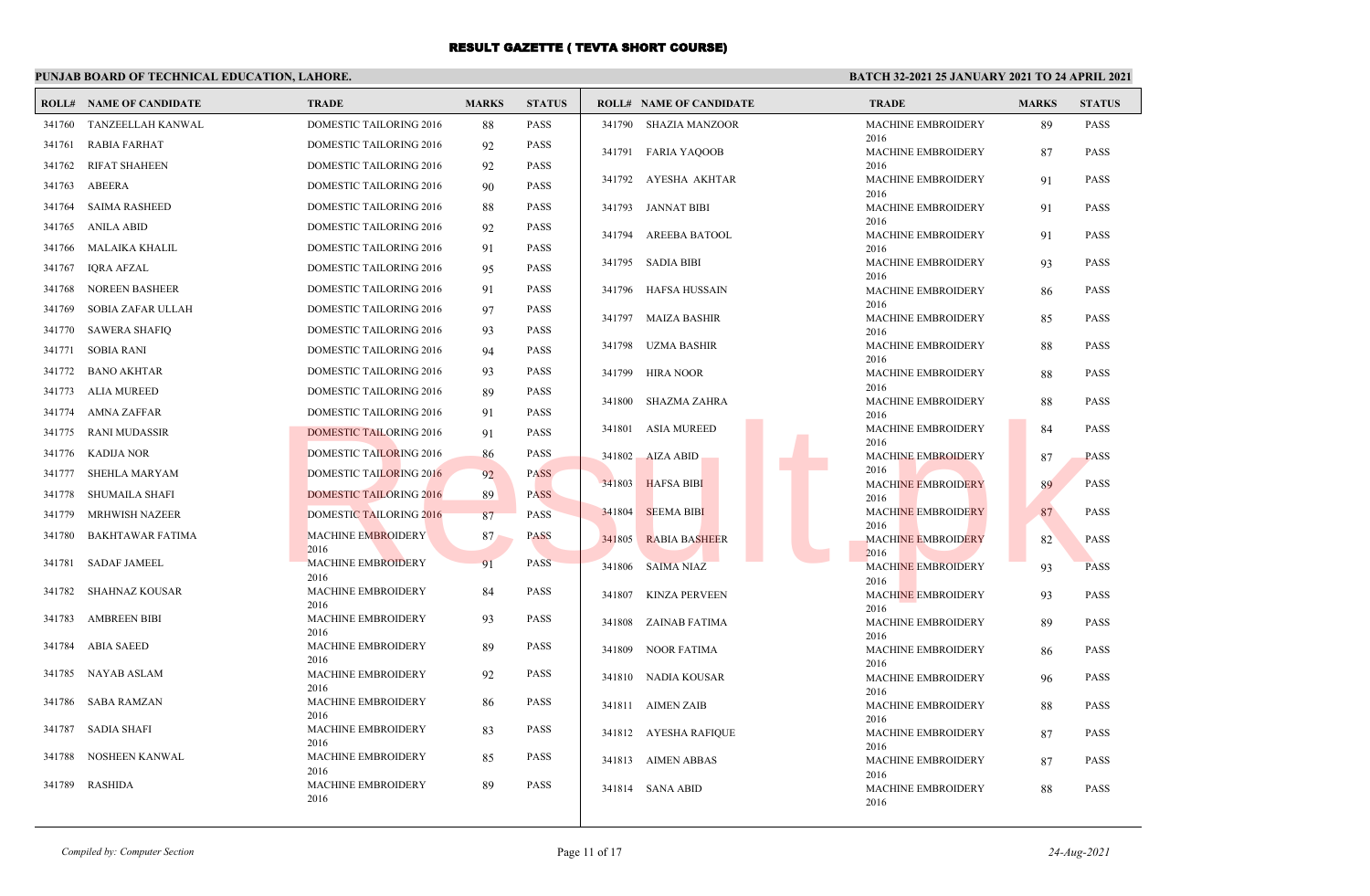### **PUNJAB BOARD OF TECHNICAL EDUCATION, LAHORE.**

|                       | <b>ROLL# NAME OF CANDIDATE</b>                                  | <b>TRADE</b>                              | <b>MARKS</b> | <b>STATUS</b> |        | <b>ROLL# NAME OF CANDIDATE</b> | <b>TRADE</b>                              | <b>MARKS</b> | <b>STATUS</b> |
|-----------------------|-----------------------------------------------------------------|-------------------------------------------|--------------|---------------|--------|--------------------------------|-------------------------------------------|--------------|---------------|
|                       | 341815 ALISHA BIBI                                              | MACHINE EMBROIDERY                        | 89           | <b>PASS</b>   |        | 341844 AYESHA BIBI             | MACHINE EMBROIDERY                        | 88           | <b>PASS</b>   |
|                       | 341816 ALISHA IRSHAD                                            | 2016<br><b>MACHINE EMBROIDERY</b>         | 88           | <b>PASS</b>   |        | 341845 IRAM KASHIF             | 2016<br>MACHINE EMBROIDERY                | 90           | <b>PASS</b>   |
|                       | 341817 AQSA HAZOOR BAKHSH                                       | 2016<br><b>MACHINE EMBROIDERY</b><br>2016 | 90           | <b>PASS</b>   |        | 341846 SIDRA BIBI              | 2016<br><b>MACHINE EMBROIDERY</b><br>2016 | 95           | <b>PASS</b>   |
|                       | 341818 NIDA BASHIR                                              | <b>MACHINE EMBROIDERY</b><br>2016         | 90           | <b>PASS</b>   | 341847 | <b>TAMSELA GUL</b>             | <b>MACHINE EMBROIDERY</b><br>2016         | 93           | <b>PASS</b>   |
|                       | 341819 HIRA MAZHAR                                              | <b>BEAUTICIAN</b>                         | 98           | <b>PASS</b>   | 341848 | <b>SOHA MANZOOR</b>            | MACHINE EMBROIDERY                        | 88           | <b>PASS</b>   |
|                       | IDARA TALEEM O AGAHI VOCATIONAL TRAINING INSTITUTE, , RAHIM YAR |                                           |              |               | 341849 | <b>SAMINA AKHTER</b>           | 2016<br><b>MACHINE EMBROIDERY</b>         | 95           | <b>PASS</b>   |
| <b>KHAN</b><br>341820 | <b>UME-JAVERIA</b>                                              | <b>BEAUTICIAN</b>                         | 92           | <b>PASS</b>   | 341850 | ZAHRA BATOOL                   | 2016<br>MACHINE EMBROIDERY                | 88           | <b>PASS</b>   |
| 341821                | AYESHA SHAHID                                                   | <b>BEAUTICIAN</b>                         | 90           | <b>PASS</b>   |        |                                | 2016                                      |              |               |
| 341822                | ESHA                                                            | <b>BEAUTICIAN</b>                         | 82           | <b>PASS</b>   |        | 341851 NAZIA NAZIR             | <b>MACHINE EMBROIDERY</b><br>2016         | 87           | <b>PASS</b>   |
| 341823                | <b>SOHALLA ORANGZAIB</b>                                        | <b>BEAUTICIAN</b>                         | 93           | <b>PASS</b>   |        | 341852 SHANZA SABIR            | <b>DOMESTIC TAILORING 2016</b>            | 94           | <b>PASS</b>   |
| 341824                | HUMAIRA KANWAL                                                  | <b>BEAUTICIAN</b>                         | 95           | <b>PASS</b>   | 341853 | SHAMSHAD ALTAF                 | <b>DOMESTIC TAILORING 2016</b>            | 89           | <b>PASS</b>   |
| 341825                | <b>TEHMINA KOUSAR</b>                                           | <b>BEAUTICIAN</b>                         | 84           | <b>PASS</b>   |        | 341854 AYISHA BIBI             | <b>DOMESTIC TAILORING 2016</b>            | 93           | <b>PASS</b>   |
| 341826                | MUNIBA TASADDUQ                                                 | <b>BEAUTICIAN</b>                         | 85           | <b>PASS</b>   | 341855 | FARWA AKBAR                    | <b>DOMESTIC TAILORING 2016</b>            | 88           | <b>PASS</b>   |
| 341827                | <b>IQRA RASHEED</b>                                             | <b>BEAUTICIAN</b>                         | 85           | <b>PASS</b>   | 341856 | <b>FARAH MUNIR</b>             | DOMESTIC TAILORING 2016                   | 89           | <b>PASS</b>   |
|                       | 341828 KAFEELA                                                  | <b>BEAUTICIAN</b>                         | 79           | <b>PASS</b>   | 341857 | AMNA AMIN                      | <b>DOMESTIC TAILORING 2016</b>            | 85           | <b>PASS</b>   |
| 341829                | MISBAH ASLAM                                                    | <b>BEAUTICIAN</b>                         | 81           | <b>PASS</b>   | 341858 | <b>SUMAIRA RIAZ</b>            | <b>DOMESTIC TAILORING 2016</b>            | 85           | <b>PASS</b>   |
| 341830                | <b>SANIA RASHEED</b>                                            | <b>BEAUTICIAN</b>                         | 85           | <b>PASS</b>   | 341859 | <b>MISBAH ASGHAR</b>           | DOMESTIC TAILORING 2016                   | 93           | <b>PASS</b>   |
| 341831                | <b>AMNA JAHANGEER</b>                                           | <b>BEAUTICIAN</b>                         | 86           | <b>PASS</b>   | 341860 | <b>ALISHWA</b>                 | DOMESTIC TAILORING 2016                   | 98           | <b>PASS</b>   |
| 341832                | <b>FARAH RAFFIQ</b>                                             | <b>BEAUTICIAN</b>                         | 87           | <b>PASS</b>   | 341861 | <b>FARAH ZULFIQAR</b>          | DOMESTIC TAILORING 2016                   | 88           | <b>PASS</b>   |
| 341833                | <b>FIZA ADREES</b>                                              | <b>BEAUTICIAN</b>                         | 82           | <b>PASS</b>   | 341862 | <b>SANIA SAEED</b>             | <b>DOMESTIC TAILORING 2016</b>            | 96           | <b>PASS</b>   |
| 341834                | <b>RABIA SHAKEEL</b>                                            | <b>BEAUTICIAN</b>                         | 81           | <b>PASS</b>   | 341863 | <b>KAINA WAHEED</b>            | DOMESTIC TAILORING 2016                   | 98           | <b>PASS</b>   |
| 341835                | SHAZIA ARSHAD                                                   | <b>BEAUTICIAN</b>                         | 90           | <b>PASS</b>   | 341864 | NADIA BIBI                     | DOMESTIC TAILORING 2016                   | 87           | <b>PASS</b>   |
|                       | 341836 SADAF ASHRAF                                             | <b>BEAUTICIAN</b>                         | 85           | <b>PASS</b>   | 341865 | SHUMILA ASHIQ                  | DOMESTIC TAILORING 2016                   | 94           | <b>PASS</b>   |
| 341837                | MISBAH AYUB                                                     | <b>BEAUTICIAN</b>                         | 84           | <b>PASS</b>   | 341866 | ARSA ASHIQ                     | DOMESTIC TAILORING 2016                   | 91           | <b>PASS</b>   |
| 341838                | <b>TEHSEEN FATIMA</b>                                           | <b>BEAUTICIAN</b>                         | -86          | <b>PASS</b>   | 341867 | FAKHR AKRAM                    | <b>DOMESTIC TAILORING 2016</b>            | 91           | <b>PASS</b>   |
| 341839                | <b>SAMAVIA FAROOQ</b>                                           | <b>BEAUTICIAN</b>                         | 87           | <b>PASS</b>   | 341868 | SUMAIRA KANWAL                 | DOMESTIC TAILORING 2016                   | 97           | <b>PASS</b>   |
| 341840                | <b>SAWERA BIBI</b>                                              | <b>MACHINE EMBROIDERY</b>                 | 91           | <b>PASS</b>   | 341869 | <b>AMBREEN IMTIAZ</b>          | DOMESTIC TAILORING 2016                   | 96           | <b>PASS</b>   |
| 341841                | <b>BABRA NAZIR</b>                                              | 2016<br><b>MACHINE EMBROIDERY</b>         | 82           | <b>PASS</b>   | 341870 | DARAKHSHAN MOAZZAM             | DOMESTIC TAILORING 2016                   | 97           | <b>PASS</b>   |
|                       |                                                                 | 2016                                      |              |               | 341871 | ZARA SALEEM                    | <b>DOMESTIC TAILORING 2016</b>            | 87           | <b>PASS</b>   |
|                       | 341842 FAIZA PARVEEN                                            | <b>MACHINE EMBROIDERY</b><br>2016         | 93           | <b>PASS</b>   | 341872 | RUKHSANA BIBI                  | DOMESTIC TAILORING 2016                   | 82           | <b>PASS</b>   |
|                       | 341843 FARIA BIBI                                               | <b>MACHINE EMBROIDERY</b>                 | 76           | <b>PASS</b>   | 341873 | SUMAIRA MUSHTAQ                | DOMESTIC TAILORING 2016                   | 97           | <b>PASS</b>   |
|                       |                                                                 | 2016                                      |              |               |        | 341874 IQRA MAQBOOL            | DOMESTIC TAILORING 2016                   | 94           | <b>PASS</b>   |
|                       |                                                                 |                                           |              |               |        |                                |                                           |              |               |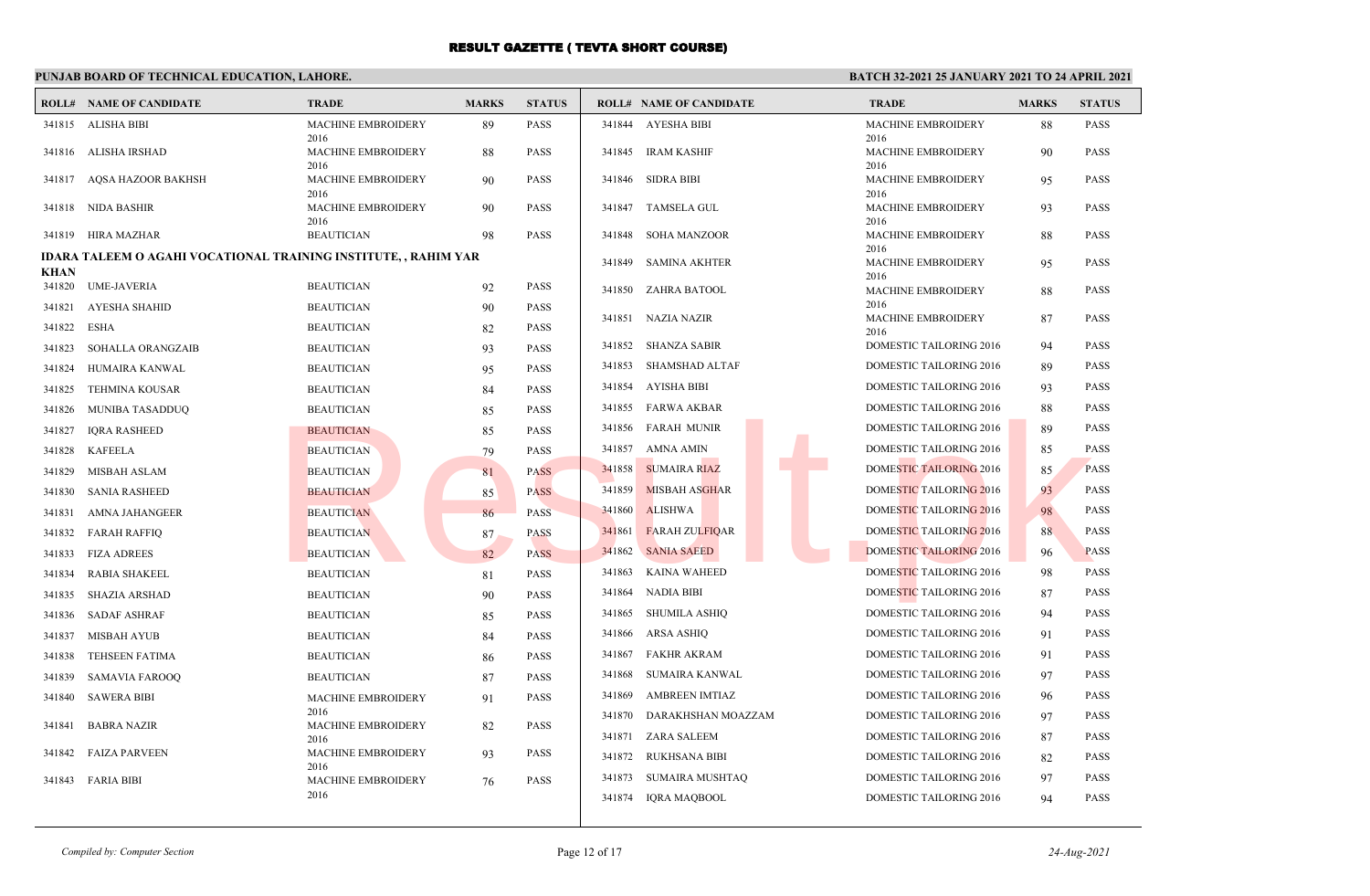# **PUNJAB BOARD OF TECHNICAL EDUCATION, LAHORE.**

|        | <b>ROLL# NAME OF CANDIDATE</b> | <b>TRADE</b>                   | <b>MARKS</b> | <b>STATUS</b> |        | <b>ROLL# NAME OF CANDIDATE</b>                                  | <b>TRADE</b>                         | <b>MARKS</b> | <b>STATUS</b> |
|--------|--------------------------------|--------------------------------|--------------|---------------|--------|-----------------------------------------------------------------|--------------------------------------|--------------|---------------|
| 341875 | <b>RABIA SADIQUE</b>           | <b>DOMESTIC TAILORING 2016</b> | 96           | <b>PASS</b>   | 341909 | <b>SABA NAZIR</b>                                               | <b>BEAUTICIAN</b>                    | 91           | <b>PASS</b>   |
| 341876 | <b>KAINAT</b>                  | <b>DOMESTIC TAILORING 2016</b> | 90           | <b>PASS</b>   | 341910 | <b>MUQADDAS ILYAS</b>                                           | <b>BEAUTICIAN</b>                    | 87           | <b>PASS</b>   |
| 341877 | ANUM BUKHARI                   | DOMESTIC TAILORING 2016        | 98           | <b>PASS</b>   | 341911 | <b>SAIMA SARDAR</b>                                             | <b>BEAUTICIAN</b>                    | 85           | <b>PASS</b>   |
| 341878 | ZOHRA MAJID                    | <b>DOMESTIC TAILORING 2016</b> | 94           | <b>PASS</b>   | 341912 | KINZA ASLAM                                                     | <b>BEAUTICIAN</b>                    | 83           | <b>PASS</b>   |
| 341879 | ARSHIYA KHALIL                 | DOMESTIC TAILORING 2016        | 94           | <b>PASS</b>   | 341913 | <b>KAINAT ASLAM</b>                                             | <b>BEAUTICIAN</b>                    | 87           | PASS          |
| 341880 | NISHA RASHEED                  | DOMESTIC TAILORING 2016        | 80           | <b>PASS</b>   | 341914 | <b>MAHNOOR TARIQ</b>                                            | <b>BEAUTICIAN</b>                    | 89           | <b>PASS</b>   |
| 341881 | <b>BISMA HASSAN</b>            | <b>DOMESTIC TAILORING 2016</b> | 95           | <b>PASS</b>   | 341915 | AMBREEN NAZ                                                     | <b>BEAUTICIAN</b>                    | 86           | <b>PASS</b>   |
| 341882 | <b>NOSHEEN TARIQ</b>           | DOMESTIC TAILORING 2016        | 90           | <b>PASS</b>   | 341916 | ANUM YASEEN                                                     | <b>BEAUTICIAN</b>                    | 83           | <b>PASS</b>   |
| 341883 | <b>RABIA YOUSAF</b>            | <b>DOMESTIC TAILORING 2016</b> | 93           | <b>PASS</b>   | 341917 | <b>IORA SHOUKAT</b>                                             | <b>BEAUTICIAN</b>                    | 82           | <b>PASS</b>   |
| 341884 | <b>SHAZIA AMEEN</b>            | DOMESTIC TAILORING 2016        | 98           | <b>PASS</b>   | 341918 | <b>AIMEN YASEEN</b>                                             | <b>BEAUTICIAN</b>                    | 81           | <b>PASS</b>   |
| 341885 | FAKHRA PARVEEN                 | <b>DOMESTIC TAILORING 2016</b> | 96           | <b>PASS</b>   | 341919 | <b>FAZIA TARIO</b>                                              | <b>BEAUTICIAN</b>                    | 95           | <b>PASS</b>   |
| 341886 | <b>AZRA RAFFIQUE</b>           | DOMESTIC TAILORING 2016        | 93           | <b>PASS</b>   | 341920 | <b>SADIA RAFAQAT</b>                                            | <b>BEAUTICIAN</b>                    | 83           | <b>PASS</b>   |
| 341887 | <b>RABIA BASRI</b>             | DOMESTIC TAILORING 2016        | 89           | <b>PASS</b>   | 341921 | <b>HIRA TARIQ</b>                                               | <b>BEAUTICIAN</b>                    | 86           | <b>PASS</b>   |
| 341888 | <b>MARIA FAIZ</b>              | <b>DOMESTIC TAILORING 2016</b> | 97           | <b>PASS</b>   | 341922 | RIMSHA                                                          | <b>MACHINE EMBROIDERY</b>            | 89           | <b>PASS</b>   |
| 341889 | NASRA BIBI                     | DOMESTIC TAILORING 2016        | 87           | <b>PASS</b>   | 341923 | MADIA KHALID                                                    | 2016<br><b>MACHINE EMBROIDERY</b>    | 88           | <b>PASS</b>   |
| 341890 | <b>GHAZALA LATIF</b>           | <b>DOMESTIC TAILORING 2016</b> | 87           | <b>PASS</b>   |        |                                                                 | 2016                                 |              |               |
| 341891 | <b>NASEEM MALIK</b>            | <b>DOMESTIC TAILORING 2016</b> | 92           | <b>PASS</b>   | 341924 | ASIA AKBAR                                                      | <b>MACHINE EMBROIDERY</b><br>2016    | 85           | <b>PASS</b>   |
| 341892 | <b>NASREEN SHAHEEN</b>         | <b>DOMESTIC TAILORING 2016</b> | 92           | <b>PASS</b>   | 341925 | <b>OURAT UL AIN</b>                                             | <b>MACHINE EMBROIDERY</b>            | 87           | <b>PASS</b>   |
| 341893 | HIRA AYOUB                     | <b>DOMESTIC TAILORING 2016</b> | 88           | <b>PASS</b>   | 341926 | <b>SAIMA BIBI</b>                                               | 2016<br><b>MACHINE EMBROIDERY</b>    | 88           | <b>PASS</b>   |
| 341894 | SAWIRA AHMAD                   | DOMESTIC TAILORING 2016        | 80           | <b>PASS</b>   |        |                                                                 | 2016                                 |              |               |
| 341895 | <b>YASMEEN</b>                 | <b>DOMESTIC TAILORING 2016</b> | 80           | <b>PASS</b>   | 341927 | <b>KIRAN BIBI</b>                                               | <b>MACHINE EMBROIDERY</b><br>2016    | 83           | <b>PASS</b>   |
| 341896 | <b>SEHRISH ASGER</b>           | DOMESTIC TAILORING 2016        | 95           | <b>PASS</b>   | 341928 | <b>NAGEENA ABDUL RAHMAN</b>                                     | <b>MACHINE EMBROIDERY</b>            | 76           | <b>PASS</b>   |
| 341897 | <b>ATTIA ZAINAB</b>            | DOMESTIC TAILORING 2016        | 96           | <b>PASS</b>   | 341929 | HAYAT WADI                                                      | 2016<br><b>MACHINE EMBROIDERY</b>    | 76           | <b>PASS</b>   |
| 341898 | ROBINA GHULAM MUHAMMAD         | DOMESTIC TAILORING 2016        | 93           | <b>PASS</b>   |        |                                                                 | 2016                                 |              |               |
| 341899 | AMNA BIBI                      | <b>DOMESTIC TAILORING 2016</b> | 86           | <b>PASS</b>   | 341930 | HANSA BIBI                                                      | <b>MACHINE EMBROIDERY</b><br>2016    | 90           | <b>PASS</b>   |
| 341900 | HAJRA BIBI                     | DOMESTIC TAILORING 2016        | 86           | PASS          | 341931 | AMNA BIBI                                                       | <b>MACHINE EMBROIDERY</b>            | 90           | <b>PASS</b>   |
| 341901 | <b>AYESHA BIBI</b>             | DOMESTIC TAILORING 2016        | 91           | <b>PASS</b>   |        | 341932 ZOHA AYOUB                                               | 2016<br><b>MACHINE EMBROIDERY</b>    |              | <b>PASS</b>   |
| 341902 | AREEBA MUQADDAS                | <b>BEAUTICIAN</b>              | 88           | <b>PASS</b>   |        |                                                                 | 2016                                 | 76           |               |
| 341903 | NIDA TARIO                     | <b>BEAUTICIAN</b>              | 89           | <b>PASS</b>   |        | 341933 KAINAT KALEEM                                            | <b>MACHINE EMBROIDERY</b><br>2016    | 76           | <b>PASS</b>   |
| 341904 | <b>FATIMA SHAFIQUE</b>         | <b>BEAUTICIAN</b>              | 91           | <b>PASS</b>   |        | PRIME COLLEGE INFORMATION TECHNOLOGY, 50-SHAFI TOWN, SHAHBAZPUR |                                      |              |               |
| 341905 | KANWAL SADDIQUE                | <b>BEAUTICIAN</b>              | 88           | <b>PASS</b>   |        | ROAD, RAHIM YAR KHAN                                            |                                      |              |               |
| 341906 | NIMRA AKRAM                    | <b>BEAUTICIAN</b>              | 88           | <b>PASS</b>   |        | 341934 MUHAMMAD NAVEED                                          | <b>COMPUTER APPLICATIONS</b><br>2016 | 94           | <b>PASS</b>   |
| 341907 | <b>MARYAM RAFIQUE</b>          | <b>BEAUTICIAN</b>              | 91           | PASS          |        | 341935 MUHAMMAD ISMAIL                                          | <b>COMPUTER APPLICATIONS</b>         | 94           | <b>PASS</b>   |
| 341908 | SABA                           | <b>BEAUTICIAN</b>              | 88           | <b>PASS</b>   |        |                                                                 | 2016                                 |              |               |
|        |                                |                                |              |               |        |                                                                 |                                      |              |               |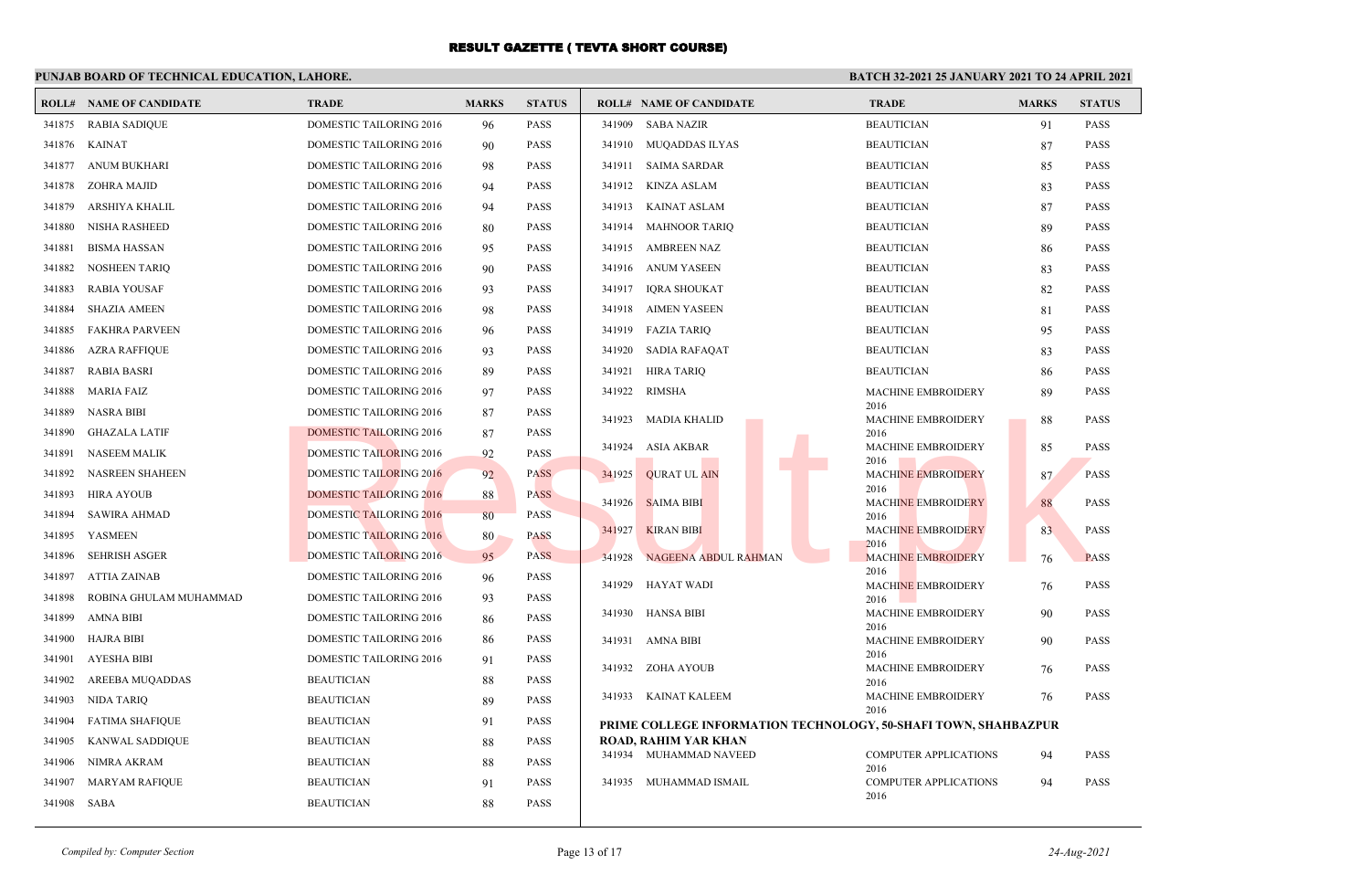### **PUNJAB BOARD OF TECHNICAL EDUCATION, LAHORE.**

### **BATCH 32-2021 25 JANUARY 2021 TO 24 APRIL 2021**

|        | <b>ROLL# NAME OF CANDIDATE</b>                                       | <b>TRADE</b>                         | <b>MARKS</b> | <b>STATUS</b> |             | <b>ROLL# NAME OF CANDIDATE</b>                                                                              | <b>TRADE</b>                         | <b>MARKS</b> | <b>STATUS</b> |
|--------|----------------------------------------------------------------------|--------------------------------------|--------------|---------------|-------------|-------------------------------------------------------------------------------------------------------------|--------------------------------------|--------------|---------------|
|        | 341936 MUHAMMAD MOHSIN                                               | <b>COMPUTER APPLICATIONS</b>         | 94           | <b>PASS</b>   |             | 341960 MUHAMMAD ATTIQUE                                                                                     | <b>SAFETY INSPECTOR 2016</b>         | 93           | <b>PASS</b>   |
| 341937 | NAVEED ALI                                                           | 2016<br><b>COMPUTER APPLICATIONS</b> | 96           | PASS          |             | 341961 AHMED ANWAR                                                                                          | SAFETY INSPECTOR 2016                | 91           | <b>PASS</b>   |
|        |                                                                      | 2016                                 |              |               | 341962      | HUSNAIN ALI                                                                                                 | SAFETY INSPECTOR 2016                | 91           | <b>PASS</b>   |
| 341938 | MUHAMMAD SHEERAZ                                                     | <b>COMPUTER APPLICATIONS</b><br>2016 | 96           | <b>PASS</b>   | 341963      | <b>KASHIF JAVED</b>                                                                                         | <b>SAFETY INSPECTOR 2016</b>         | 99           | <b>PASS</b>   |
| 341939 | MUHAMMAD IMRAN                                                       | <b>COMPUTER APPLICATIONS</b>         | 95           | <b>PASS</b>   |             | 341964 MURTAZA HUSSAIN                                                                                      | <b>SAFETY INSPECTOR 2016</b>         | 99           | <b>PASS</b>   |
| 341940 | MUHAMMAD SOHAIL                                                      | 2016<br><b>COMPUTER APPLICATIONS</b> | 92           | <b>PASS</b>   |             | DISTRICT INDUSTRIAL HOME (SANATZAR), KHALID ROAD, NEAR GUL MASJID,<br>OPPOSITE CRICKET STADIUM, SHEIKHUPURA |                                      |              |               |
| 341941 | RIAZ AHMED                                                           | 2016<br><b>COMPUTER APPLICATIONS</b> | 94           | <b>PASS</b>   |             | 341965 SADIA JAVED                                                                                          | <b>PAINTING</b>                      | 86           | <b>PASS</b>   |
|        |                                                                      | 2016                                 |              |               | 341966 AIZA |                                                                                                             | <b>PAINTING</b>                      | 85           | <b>PASS</b>   |
| 341942 | NAZIA AHMAD                                                          | COMPUTER APPLICATIONS<br>2016        | 93           | PASS          | 341967      | <b>SANA SATTAR</b>                                                                                          | <b>PAINTING</b>                      | 77           | <b>PASS</b>   |
| 341943 | SHARMEEN KHAN                                                        | <b>COMPUTER APPLICATIONS</b>         | 89           | PASS          | 341968      | EASHSA IFTIKHAR                                                                                             | <b>PAINTING</b>                      | 86           | <b>PASS</b>   |
|        | PAK EMIRATES POLYTECHNIC INSTITUTE, EMIRATES BUILDING I.J.P ROAD     | 2016                                 |              |               | 341969      | NADIA ABDUL HAMID                                                                                           | <b>PAINTING</b>                      | 81           | <b>PASS</b>   |
|        | NEAR KOHISTAN BUS TERMINAL,PEER WADHI MORE, RAWALPINDI               |                                      |              |               |             | 341970 WAJIHA RAFIQ                                                                                         | <b>PAINTING</b>                      | 98           | <b>PASS</b>   |
|        | 341944 ATIF BASHIR                                                   | <b>SAFETY OFFICER</b>                | 86           | PASS          | 341971      | ZIRWA AFTAB                                                                                                 | <b>PAINTING</b>                      | 99           | <b>PASS</b>   |
|        | <b>CHICHAWATNI COLLEGE OF TECHNOLOGY, BUREWALA ROAD, OPP ST. #3,</b> |                                      |              |               | 341972      | RIMSHA NAZIR                                                                                                | <b>PAINTING</b>                      | 99           | <b>PASS</b>   |
|        | HAYATABAD COLONY,, CHICHAWATNI<br>341945 AQSIM AHMAD                 | <b>SAFETY INSPECTOR 2016</b>         | 99           | <b>PASS</b>   | 341973      | <b>TAYASSRA RAFIQ</b>                                                                                       | <b>PAINTING</b>                      | 99           | <b>PASS</b>   |
| 341946 | MUHAMMAD WAQAS                                                       | <b>COMPUTER APPLICATIONS</b>         | 82           | PASS          | 341974      | <b>IORA RASHEED</b>                                                                                         | <b>PAINTING</b>                      | 96           | <b>PASS</b>   |
|        |                                                                      | 2016                                 |              |               | 341975      | <b>MAHLEKA RIAZ</b>                                                                                         | <b>DOMESTIC TAILORING 2016</b>       | 92           | <b>PASS</b>   |
| 341947 | MUHAMMAD NAEEM BABAR                                                 | <b>COMPUTER APPLICATIONS</b><br>2016 | 80           | <b>PASS</b>   | 341976      | <b>SAMEETA</b>                                                                                              | <b>DOMESTIC TAILORING 2016</b>       | 84           | <b>PASS</b>   |
| 341948 | MUHAMMAD TALHA ZULFIQAR                                              | <b>COMPUTER APPLICATIONS</b>         | 83           | <b>PASS</b>   | 341977      | <b>SADIA NAZIR</b>                                                                                          | DOMESTIC TAILORING 2016              | 93           | <b>PASS</b>   |
| 341949 | HUSNAIN RAZA                                                         | 2016<br><b>COMPUTER APPLICATIONS</b> |              | <b>PASS</b>   | 341978      | <b>MEHWISH SHAHZADI</b>                                                                                     | DOMESTIC TAILORING 2016              | 77           | <b>PASS</b>   |
|        |                                                                      | 2016                                 | 80           |               | 341979      | <b>TAHIRA PERVEEN</b>                                                                                       | <b>DOMESTIC TAILORING 2016</b>       | 76           | <b>PASS</b>   |
| 341950 | MUHAMMAD NAVEED                                                      | <b>COMPUTER APPLICATIONS</b>         | 87           | PASS          | 341980      | <b>AFSHAN MERAJ</b>                                                                                         | <b>DOMESTIC TAILORING 2016</b>       | 94           | <b>PASS</b>   |
| 341951 | UMAIR RAZA                                                           | 2016<br><b>COMPUTER APPLICATIONS</b> | 84           | <b>PASS</b>   | 341981      | <b>GULRAIZ FAZAL</b>                                                                                        | <b>DOMESTIC TAILORING 2016</b>       | 95           | <b>PASS</b>   |
|        |                                                                      | 2016                                 |              |               | 341982      | PAKIZA LATIF                                                                                                | DOMESTIC TAILORING 2016              | 93           | PASS          |
| 341952 | MUHAMMAD MAKHDOOM HUSSAIN                                            | <b>COMPUTER APPLICATIONS</b><br>2016 | 84           | PASS          | 341983      | AMBAR SHAHZADI                                                                                              | <b>DOMESTIC TAILORING 2016</b>       | 78           | <b>PASS</b>   |
| 341953 | MUHAMMAD MUSAWAR RASHEED                                             | <b>COMPUTER APPLICATIONS</b>         | 80           | <b>PASS</b>   | 341984      | <b>KANWAL WARIS</b>                                                                                         | DOMESTIC TAILORING 2016              | 94           | PASS          |
| 341954 | ABDUR REHMAN AZHAR                                                   | 2016<br><b>COMPUTER APPLICATIONS</b> | 78           | <b>PASS</b>   | 341985      | <b>FAIZA RAMZAN</b>                                                                                         | <b>DOMESTIC TAILORING 2016</b>       | 80           | <b>PASS</b>   |
|        |                                                                      | 2016                                 |              |               | 341986      | <b>MAFIA RANI</b>                                                                                           | DOMESTIC TAILORING 2016              | 78           | <b>PASS</b>   |
| 341955 | <b>SAIRA QASIM</b>                                                   | <b>COMPUTER APPLICATIONS</b><br>2016 | 85           | <b>PASS</b>   |             | 341987 SEHRISH BIBI                                                                                         | DOMESTIC TAILORING 2016              | 85           | PASS          |
| 341956 | SANAM NAZ                                                            | <b>COMPUTER APPLICATIONS</b>         | 82           | PASS          |             | 341988 AQSA RAMZAN                                                                                          | DOMESTIC TAILORING 2016              | 92           | <b>PASS</b>   |
| 341957 | ALIZA NASEER                                                         | 2016<br><b>COMPUTER APPLICATIONS</b> | 88           | <b>PASS</b>   |             | RACHINA INSTITUTE OF TECHNICAL EDUCATION, ZAFAR ALI ROAD, SIALKOT                                           |                                      |              |               |
|        |                                                                      | 2016                                 |              |               |             | 341989 MUHAMMAD UZAIR FAROOQI                                                                               | <b>COMPUTER APPLICATIONS</b>         | 80           | <b>PASS</b>   |
| 341958 | SAMINA REHMAN                                                        | <b>COMPUTER APPLICATIONS</b>         | 87           | PASS          |             |                                                                                                             | 2016                                 |              |               |
|        | 341959 SANAULLAH                                                     | 2016<br>SAFETY INSPECTOR 2016        | 99           | <b>PASS</b>   |             | 341990 FAROOO                                                                                               | <b>COMPUTER APPLICATIONS</b><br>2016 | 86           | <b>PASS</b>   |

*Compiled by: Computer Section* Page 14 of 17 *24-Aug-2021*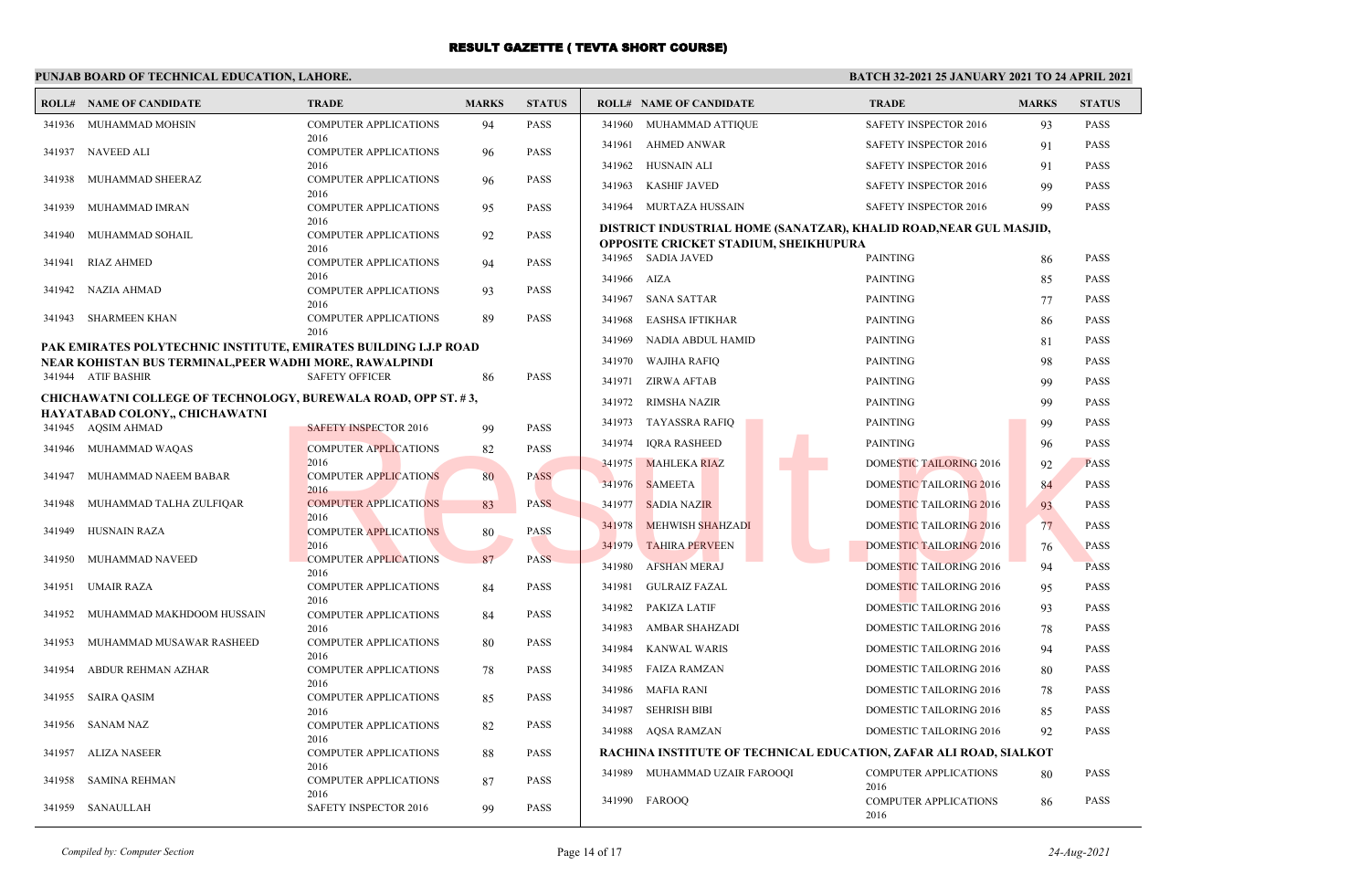### **PUNJAB BOARD OF TECHNICAL EDUCATION, LAHORE.**

|        | <b>ROLL# NAME OF CANDIDATE</b> | <b>TRADE</b>                         | <b>MARKS</b> | <b>STATUS</b> |        | <b>ROLL# NAME OF CANDIDATE</b>                            | <b>TRADE</b>                         | <b>MARKS</b> | <b>STATUS</b> |
|--------|--------------------------------|--------------------------------------|--------------|---------------|--------|-----------------------------------------------------------|--------------------------------------|--------------|---------------|
| 341991 | AHMAD HASSAN                   | <b>COMPUTER APPLICATIONS</b>         | 89           | <b>PASS</b>   | 342019 | IRFAN HUSSAIN                                             | <b>PLUMBER</b>                       | 90           | <b>PASS</b>   |
| 341992 | ZEESHAN AHMAD                  | 2016<br><b>COMPUTER APPLICATIONS</b> | 87           | PASS          | 342020 | AYAZ AHMED                                                | <b>AUTO ELECTRICIAN</b>              | 86           | <b>PASS</b>   |
|        |                                | 2016                                 |              |               | 342021 | HAMZA SALEEM                                              | <b>AUTO ELECTRICIAN</b>              | 85           | <b>PASS</b>   |
| 341993 | <b>WASEEM ABBAS</b>            | <b>COMPUTER APPLICATIONS</b><br>2016 | 86           | <b>PASS</b>   | 342022 | <b>NABEEL ASGHAR</b>                                      | <b>AUTO ELECTRICIAN</b>              | 85           | <b>PASS</b>   |
| 341994 | MUHAMMAD BILAL                 | <b>COMPUTER APPLICATIONS</b>         | 88           | <b>PASS</b>   | 342023 | <b>MADNI HAROON</b>                                       | <b>AUTO ELECTRICIAN</b>              | 84           | <b>PASS</b>   |
| 341995 | <b>AHMAD RAZA</b>              | 2016<br><b>COMPUTER APPLICATIONS</b> | 84           | PASS          | 342024 | ALI HASSAN                                                | <b>AUTO ELECTRICIAN</b>              | 82           | <b>PASS</b>   |
|        |                                | 2016                                 |              |               | 342025 | SAQIB ALI                                                 | <b>AUTO ELECTRICIAN</b>              | 89           | <b>PASS</b>   |
| 341996 | MUHAMMAD BILAL                 | <b>COMPUTER APPLICATIONS</b><br>2016 | 83           | <b>PASS</b>   | 342026 | MAVIA NAWAZ                                               | AUTO ELECTRICIAN                     | 90           | <b>PASS</b>   |
| 341997 | MUHAMMAD ALI                   | <b>COMPUTER APPLICATIONS</b>         | 88           | <b>PASS</b>   | 342027 | TALHA MUSHTAQ                                             | <b>AUTO ELECTRICIAN</b>              |              | <b>ABSENT</b> |
| 341998 | ATA UL REHMAN                  | 2016<br><b>COMPUTER APPLICATIONS</b> | 84           | <b>PASS</b>   | 342028 | WAJE UL HASSAN                                            | <b>AUTO ELECTRICIAN</b>              | 91           | <b>PASS</b>   |
|        |                                | 2016                                 |              |               | 342029 | MUHAMMAD QADEER                                           | <b>AUTO ELECTRICIAN</b>              | 89           | <b>PASS</b>   |
| 341999 | <b>SAMI ULLAH</b>              | <b>COMPUTER APPLICATIONS</b><br>2016 | 87           | <b>PASS</b>   | 342030 | MIRZA MUHAMMAD AHSAN                                      | <b>AUTO ELECTRICIAN</b>              | 85           | <b>PASS</b>   |
| 342000 | <b>UMAR SHUKAT</b>             | <b>COMPUTER APPLICATIONS</b>         | 83           | <b>PASS</b>   | 342031 | <b>SHAOUR AHMED</b>                                       | <b>AUTO ELECTRICIAN</b>              | 84           | <b>PASS</b>   |
| 342001 | HAZOOR BAKHSH                  | 2016<br><b>COMPUTER APPLICATIONS</b> | 87           | <b>PASS</b>   | 342032 | MUHAMMAD UMAR KHAN                                        | <b>AUTO ELECTRICIAN</b>              | 86           | <b>PASS</b>   |
|        |                                | 2016                                 |              |               | 342033 | MUHAMMAD SHAFIQ                                           | <b>AUTO ELECTRICIAN</b>              | 82           | <b>PASS</b>   |
| 342002 | HAMAD ALI                      | <b>COMPUTER APPLICATIONS</b><br>2016 | 89           | PASS          | 342034 | MUHAMMAD SHAHID                                           | <b>AUTO ELECTRICIAN</b>              | 87           | <b>PASS</b>   |
| 342003 | <b>GHULAM GHOUS ABBASS</b>     | <b>COMPUTER APPLICATIONS</b>         | 88           | PASS          | 342035 | FIAZ AHMAD                                                | <b>AUTO ELECTRICIAN</b>              | 84           | <b>PASS</b>   |
| 342004 | ALI RAZAQ                      | 2016<br><b>COMPUTER APPLICATIONS</b> | 94           | <b>PASS</b>   | 342036 | MUHAMMAD AHSAN ILYAS                                      | <b>AUTO ELECTRICIAN</b>              | 85           | <b>PASS</b>   |
|        |                                | 2016                                 |              |               | 342037 | <b>AAMIR ABBAS</b>                                        | <b>AUTO ELECTRICIAN</b>              | 88           | <b>PASS</b>   |
| 342005 | ZAKA ULLAH                     | <b>COMPUTER APPLICATIONS</b><br>2016 |              | <b>ABSENT</b> | 342038 | <b>SHAKIB SALIK</b>                                       | <b>AUTO ELECTRICIAN</b>              |              | <b>ABSENT</b> |
| 342006 | ABDULLAH IMITAZ                | <b>COMPUTER APPLICATIONS</b>         |              | <b>ABSENT</b> | 342039 | <b>ABDUL AZIZ</b>                                         | <b>MASON</b>                         | 88           | <b>PASS</b>   |
| 342007 | <b>FAISAL MUNIR</b>            | 2016<br><b>COMPUTER APPLICATIONS</b> | 88           | PASS          | 342040 | <b>JAHAN KHAN</b>                                         | <b>MASON</b>                         | 89           | <b>PASS</b>   |
|        |                                | 2016                                 |              |               | 342041 | MUHAMMAD ARSLAN                                           | <b>MASON</b>                         |              | <b>ABSENT</b> |
| 342008 | ZAIN KALVIN                    | <b>COMPUTER APPLICATIONS</b><br>2016 | 89           | <b>PASS</b>   | 342042 | KHURSHEED AHMED                                           | <b>MASON</b>                         |              | <b>ABSENT</b> |
| 342009 | <b>ANSAR ABBAS</b>             | <b>PLUMBER</b>                       | 80           | PASS          | 342043 | <b>HAJET MEER</b>                                         | <b>MASON</b>                         | 88           | <b>PASS</b>   |
| 342010 | ARSHAD ALI                     | <b>PLUMBER</b>                       |              | <b>ABSENT</b> | 342044 | MUHAMMAD IMTIAZ                                           | <b>MASON</b>                         | 84           | <b>PASS</b>   |
| 342011 | IJAZ ALI                       | <b>PLUMBER</b>                       | 87           | PASS          | 342045 | QAMAR UZ ZAMAN                                            | <b>MASON</b>                         | 82           | <b>PASS</b>   |
| 342012 | GHULAM HASSAN                  | <b>PLUMBER</b>                       |              | <b>ABSENT</b> |        | 342046 DANISH ALI                                         | <b>MASON</b>                         | 84           | <b>PASS</b>   |
| 342013 | MUHAMMAD IBRAHIM               | <b>PLUMBER</b>                       |              | <b>ABSENT</b> |        | ROYAL COLLEGE OF TECHNOLOGY,, G.T ROAD, SAMBRIAL, SIALKOT |                                      |              |               |
| 342014 | MUHAMMAD NIAZ                  | <b>PLUMBER</b>                       |              | <b>ABSENT</b> |        | 342047 SHEHZAD ALI                                        | <b>COMPUTER APPLICATIONS</b>         | 84           | <b>PASS</b>   |
| 342015 | JAVED IQBAL                    | <b>PLUMBER</b>                       | 83           | <b>PASS</b>   |        | 342048 HUSNAIN ALI                                        | 2016<br><b>COMPUTER APPLICATIONS</b> | 92           | <b>PASS</b>   |
| 342016 | MUHAMMAD AMIN                  | <b>PLUMBER</b>                       | 82           | PASS          |        |                                                           | 2016                                 |              |               |
| 342017 | MUHAMMAD ADNAN                 | <b>PLUMBER</b>                       |              | <b>ABSENT</b> | 342049 | ALI HAIDER                                                | <b>COMPUTER APPLICATIONS</b><br>2016 | 90           | <b>PASS</b>   |
|        | 342018 FAISAL DAUREZ           | <b>PLUMBER</b>                       | 90           | <b>PASS</b>   |        | 342050 NAUMAN                                             | <b>COMPUTER APPLICATIONS</b><br>2016 | 87           | <b>PASS</b>   |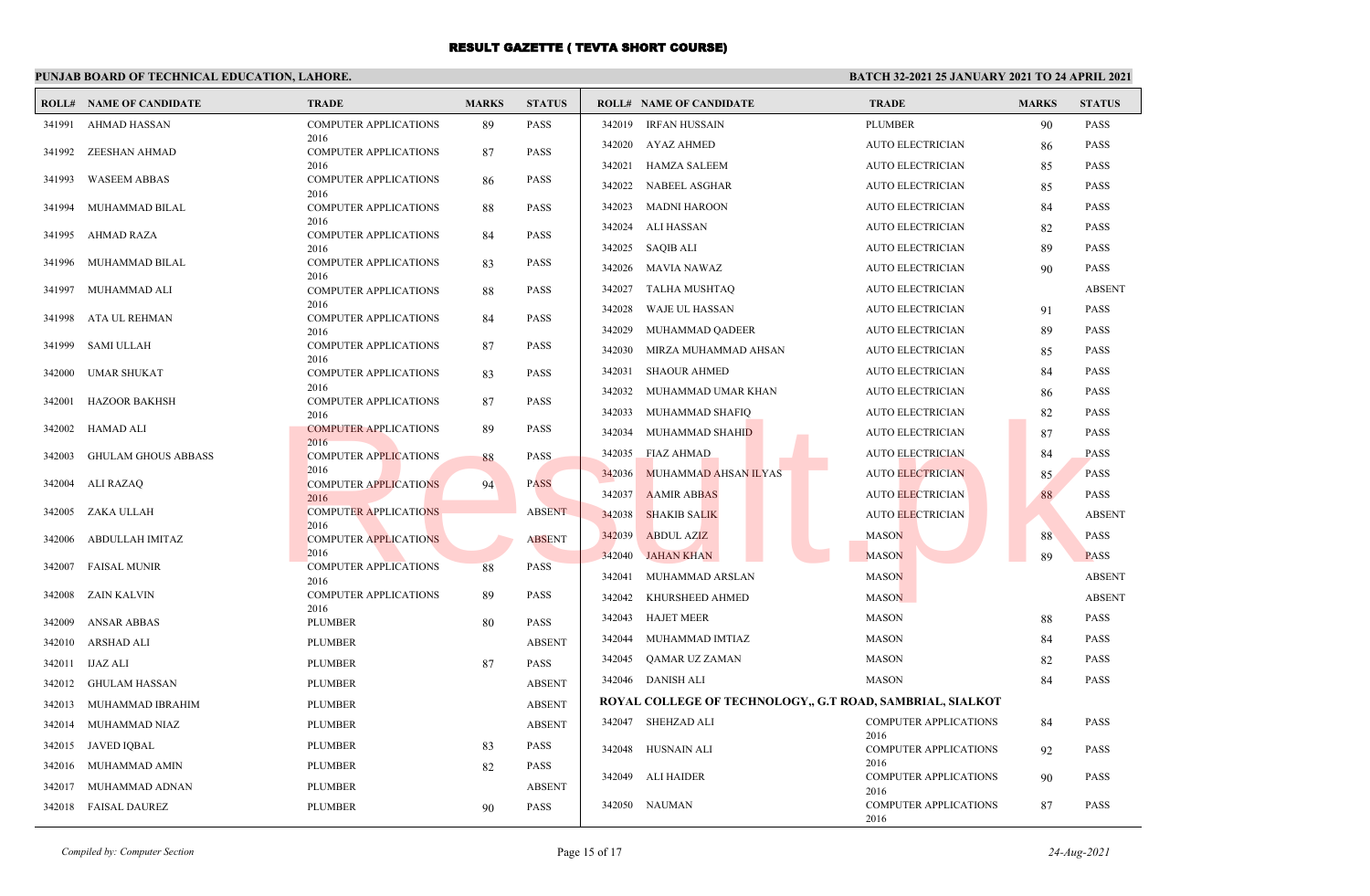# **PUNJAB BOARD OF TECHNICAL EDUCATION, LAHORE.**

|                                                                                                | <b>ROLL# NAME OF CANDIDATE</b>                                | <b>TRADE</b>                                 | <b>MARKS</b> | <b>STATUS</b> |        | <b>ROLL# NAME OF CANDIDATE</b> | <b>TRADE</b>                         | <b>MARKS</b> | <b>STATUS</b> |
|------------------------------------------------------------------------------------------------|---------------------------------------------------------------|----------------------------------------------|--------------|---------------|--------|--------------------------------|--------------------------------------|--------------|---------------|
| 342051                                                                                         | <b>TUBA SHAHID</b>                                            | <b>COMPUTER APPLICATIONS</b><br>2016         | 94           | <b>PASS</b>   |        | 342077 ABDUL WAHHAB            | <b>COMPUTER APPLICATIONS</b><br>2016 | 92           | <b>PASS</b>   |
| 342052                                                                                         | SHANZA JAVID                                                  | <b>COMPUTER APPLICATIONS</b><br>2016         | 94           | <b>PASS</b>   | 342078 | MUHAMMAD ARSLAN SALEEM         | <b>COMPUTER APPLICATIONS</b><br>2016 | 92           | <b>PASS</b>   |
| 342053                                                                                         | ARIBA TARIQ                                                   | <b>COMPUTER APPLICATIONS</b><br>2016         | 89           | <b>PASS</b>   |        | 342079 AHMAD RIAZ              | <b>COMPUTER APPLICATIONS</b><br>2016 | 91           | <b>PASS</b>   |
| 342054                                                                                         | ZEESHAN                                                       | <b>BEAUTICIAN</b>                            | 92           | <b>PASS</b>   |        | 342080 TAHA FAROOQ             | <b>COMPUTER APPLICATIONS</b><br>2016 | 91           | <b>PASS</b>   |
|                                                                                                | 342055 AFZA ZIA                                               | <b>BEAUTICIAN</b>                            | 90           | <b>PASS</b>   | 342081 | MUHAMMAD WAHAJ NASIR           | <b>COMPUTER APPLICATIONS</b>         | 96           | <b>PASS</b>   |
| HIZBULLAH TROOPS FAMILY WELFARE CENTRE, NEAR SHER KHAN LINES, ATTA<br>TURK ROAD, SIALKOT CANTT |                                                               |                                              |              |               | 342082 | MUHAMMAD ASADULLAH             | 2016<br><b>COMPUTER APPLICATIONS</b> | 96           | <b>PASS</b>   |
|                                                                                                | 342056 SHAMEELA YOUSAF                                        | <b>BEAUTICIAN</b>                            |              | <b>ABSENT</b> |        |                                | 2016                                 |              |               |
| 342057                                                                                         | <b>AMBER IMRAN</b>                                            | <b>BEAUTICIAN</b>                            |              | <b>ABSENT</b> | 342083 | ZEESHAN AHMAD                  | <b>COMPUTER APPLICATIONS</b><br>2016 | 91           | <b>PASS</b>   |
| 342058                                                                                         | HUSNA                                                         | <b>BEAUTICIAN</b>                            |              | <b>ABSENT</b> | 342084 | <b>HASSAM MUNIR</b>            | <b>COMPUTER APPLICATIONS</b>         | 94           | <b>PASS</b>   |
| 342059                                                                                         | <b>TOHEED AKHTER</b>                                          | <b>BEAUTICIAN</b>                            |              | <b>ABSENT</b> | 342085 | MUHAMMAD SARAM                 | 2016<br><b>COMPUTER APPLICATIONS</b> | 91           | <b>PASS</b>   |
| 342060                                                                                         | NEELAM UN NISA                                                | <b>BEAUTICIAN</b>                            | 88           | <b>PASS</b>   | 342086 | MUHAMMAD HAMZA TARIQ           | 2016<br><b>COMPUTER APPLICATIONS</b> | 93           | <b>PASS</b>   |
| 342061                                                                                         | <b>FARZANA MANZOOR</b>                                        | <b>BEAUTICIAN</b>                            | 92           | <b>PASS</b>   |        |                                | 2016                                 |              |               |
| 342062                                                                                         | <b>BAG SULTANA</b>                                            | <b>BEAUTICIAN</b>                            | 93           | <b>PASS</b>   | 342087 | <b>SHARAFAT ALI</b>            | <b>COMPUTER APPLICATIONS</b><br>2016 | 93           | <b>PASS</b>   |
| 342063                                                                                         | SYEDA SUMAYA TAHIR                                            | <b>BEAUTICIAN</b>                            | 81           | <b>PASS</b>   | 342088 | MUHAMMAD MEHRAN ASGHAR         | <b>COMPUTER APPLICATIONS</b>         | 93           | <b>PASS</b>   |
| 342064                                                                                         | <b>FOZIA RAFAQAT</b>                                          | <b>BEAUTICIAN</b>                            | 79           | <b>PASS</b>   | 342089 | MUHAMMAD SAAD ARSHAD           | 2016<br><b>COMPUTER APPLICATIONS</b> | 94           | <b>PASS</b>   |
| 342065                                                                                         | <b>SHABANA KOUSER</b>                                         | <b>BEAUTICIAN</b>                            | 81           | <b>PASS</b>   |        |                                | 2016                                 |              |               |
| <b>GOJRA JINNAH COLLEGE OF COMMERCE,, PENSARA ROAD,, GOJRA</b>                                 |                                                               |                                              |              |               | 342090 | MUHAMMAD NAVEED TAHIR          | <b>COMPUTER APPLICATIONS</b><br>2016 | 92           | <b>PASS</b>   |
|                                                                                                | 342066 MUHAMMAD USAMA ASLAM                                   | <b>COMPUTER APPLICATIONS</b><br>2016         | 74           | <b>PASS</b>   | 342091 | <b>SHAHZAD AHMAD</b>           | COMPUTER APPLICATIONS<br>2016        | 93           | <b>PASS</b>   |
| 342067                                                                                         | NAZISH IQBAL                                                  | <b>COMPUTER APPLICATIONS</b><br>2016         | 66           | <b>PASS</b>   | 342092 | <b>MUHAMMAD ADEEL</b>          | <b>COMPUTER APPLICATIONS</b>         | 91           | <b>PASS</b>   |
| 342068                                                                                         | MEHWISH IQBAL                                                 | <b>COMPUTER APPLICATIONS</b><br>2016         | 59           | <b>PASS</b>   | 342093 | MUHAMMAD ZESHAN ASHRAF         | 2016<br><b>COMPUTER APPLICATIONS</b> | 92           | <b>PASS</b>   |
| 342069                                                                                         | SABIHA ZULFIQAR                                               | <b>COMPUTER APPLICATIONS</b><br>2016         | 81           | <b>PASS</b>   | 342094 | MUHAMMAD QASIM                 | 2016<br><b>COMPUTER APPLICATIONS</b> | 89           | <b>PASS</b>   |
| 342070                                                                                         | <b>ISMA RAMZAN</b>                                            | COMPUTER APPLICATIONS<br>2016                | 86           | <b>PASS</b>   |        | 342095 UMAIR ALI               | 2016<br><b>COMPUTER APPLICATIONS</b> | 94           | <b>PASS</b>   |
| 342071                                                                                         | ZANAB SAKHAWAT                                                | <b>COMPUTER APPLICATIONS</b><br>2016         | 72           | <b>PASS</b>   |        | 342096 UMER ALI                | 2016<br><b>COMPUTER APPLICATIONS</b> | 95           | <b>PASS</b>   |
|                                                                                                | PAK TECH COLLEGE OF TECHNOLOGY, CHOWK RAILWAY STATION,, GOJRA |                                              |              |               | 342097 | <b>HASEEB AHMAD</b>            | 2016<br><b>COMPUTER APPLICATIONS</b> | 90           | <b>PASS</b>   |
|                                                                                                | 342072 MUHAMMAD SADDAM ANWER                                  | <b>COMPUTER APPLICATIONS</b>                 | 91           | <b>PASS</b>   |        |                                | 2016                                 |              |               |
| 342073                                                                                         | HAFIZ MUHAMMAD AHMAD                                          | 2016<br><b>COMPUTER APPLICATIONS</b>         | 91           | <b>PASS</b>   | 342098 | MUHAMMAD SUFYAN                | <b>COMPUTER APPLICATIONS</b><br>2016 | 92           | <b>PASS</b>   |
|                                                                                                |                                                               | 2016                                         |              |               |        | 342099 SHOAIB AHMAD            | <b>COMPUTER APPLICATIONS</b>         | 92           | <b>PASS</b>   |
| 342074                                                                                         | MUZAMMAL SAJJAD                                               | <b>COMPUTER APPLICATIONS</b><br>2016         | 95           | <b>PASS</b>   |        | 342100 SABA ARIF               | 2016<br><b>COMPUTER APPLICATIONS</b> | 95           | <b>PASS</b>   |
| 342075                                                                                         | <b>ARSLAN AKHTAR</b>                                          | <b>COMPUTER APPLICATIONS</b>                 | 92           | <b>PASS</b>   |        |                                | 2016                                 |              |               |
|                                                                                                | 342076 MUHAMMAD UMAR                                          | 2016<br><b>COMPUTER APPLICATIONS</b><br>2016 | 92           | <b>PASS</b>   |        | 342101 ESHA TARIQ              | <b>COMPUTER APPLICATIONS</b><br>2016 | 92           | <b>PASS</b>   |